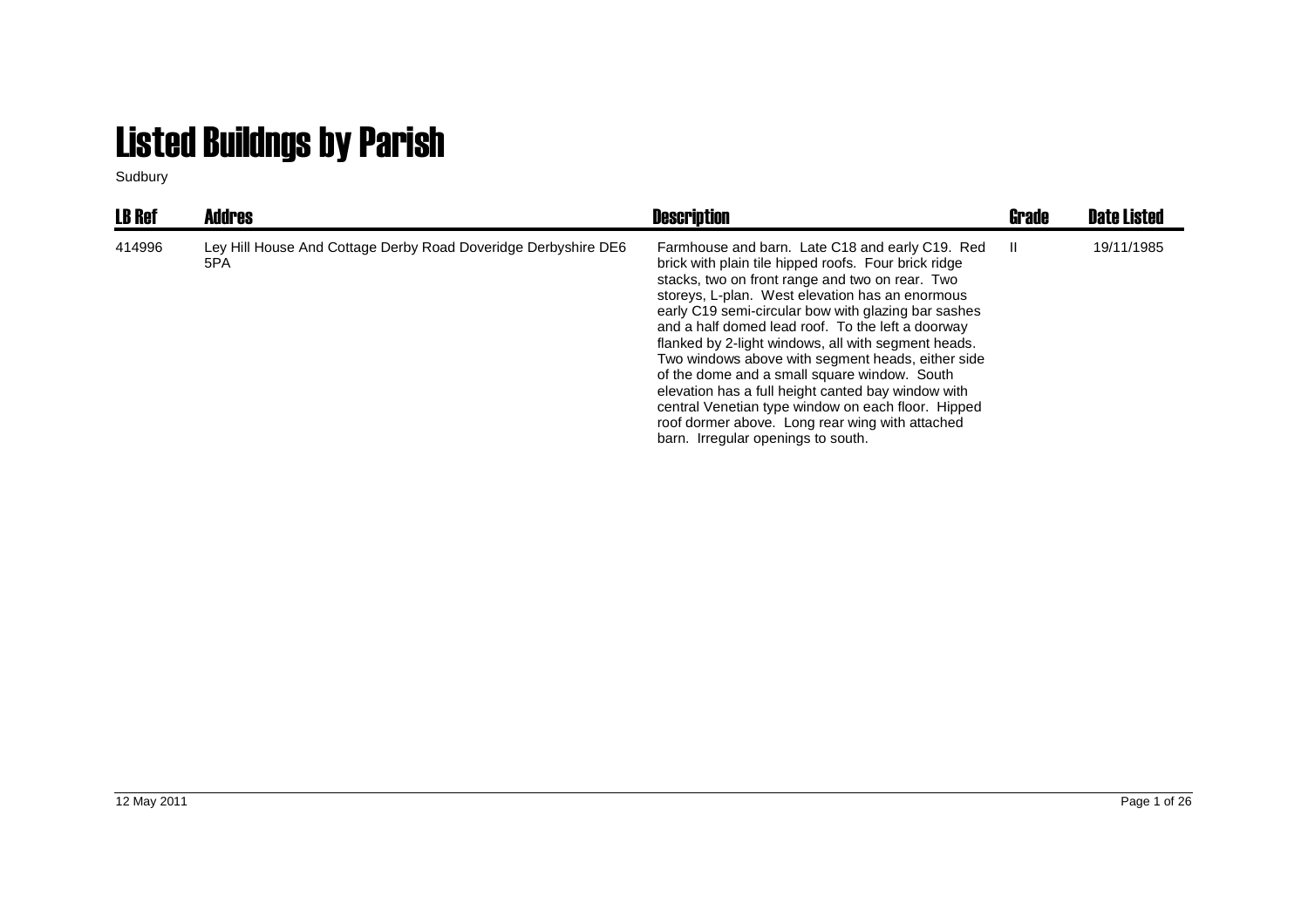| <b>LB Ref</b> | Addres                                                         | <b>Description</b>                                                                                                                                                                                                                                                                                                                                                                                                                                                                                                                                                                                                                                                                                                                                                                                                                                                                                                                                                                                                                                                                                                                                                                                                                                                                                                                                                                                                                                                                                                                                                                                                                                                                                                                                                                                                                                                                                                                            | <b>Grade</b> | <b>Date Listed</b> |
|---------------|----------------------------------------------------------------|-----------------------------------------------------------------------------------------------------------------------------------------------------------------------------------------------------------------------------------------------------------------------------------------------------------------------------------------------------------------------------------------------------------------------------------------------------------------------------------------------------------------------------------------------------------------------------------------------------------------------------------------------------------------------------------------------------------------------------------------------------------------------------------------------------------------------------------------------------------------------------------------------------------------------------------------------------------------------------------------------------------------------------------------------------------------------------------------------------------------------------------------------------------------------------------------------------------------------------------------------------------------------------------------------------------------------------------------------------------------------------------------------------------------------------------------------------------------------------------------------------------------------------------------------------------------------------------------------------------------------------------------------------------------------------------------------------------------------------------------------------------------------------------------------------------------------------------------------------------------------------------------------------------------------------------------------|--------------|--------------------|
| 415515        | Meynell Hunt Kennels Ashbourne Road Sudbury Derbyshire DE6 5HN | Stable block and attached cottage. 1874-7 by George<br>Devey. Red brick with orange brick diaper work, Plain<br>tile roofs with blue tile diaper pattern. Brick coped<br>Flemish gables with plain kneelers. Two brick ridge<br>stacks, each with three diamond plan shafts. One<br>external lateral stack. Brick dentil eaves cornice. One<br>and two storeys. Irregular plan ranged around a<br>courtyard. Asymmetrical elevations, with square<br>section flush stone mullion windows with brick<br>relieving arches. Four bay south elevation has a long<br>single storey centre part with a Tudor- arched double<br>doorway with double chamfered surround and shaped<br>parapet wall above. Four buttresses to the right and<br>above, two dormers with Flemish gables and 4-light<br>windows with circular keyed-in windows above.<br>Projecting two storey bay to right with Flemish gable, a<br>5-light window with a 3-light window above. Two<br>storey tower to left with first floor band, pyramid roof<br>and square clock turret with ogee roof and weather<br>Vane. The ground floor has two 2-light windows and a<br>3-light window to first floor. Brick wall continuing to<br>left. Projecting ranges to west. Two storey cottage<br>projecting from the north east corner, with Flemish<br>gables and one, two and three-light windows. North<br>elevation of stable block has 4-light windows to ground<br>floor and two Flemish gabled bays with upper 3-light<br>windows. Further gabled bay to right over carriage<br>archway. The elevations within the courtyard have 2.<br>3 and 4-light windows and doorways with chamfered<br>surrounds. Some windows are under flat-topped<br>gables with curved sides. The original stable<br>partitions survive in the north, west and east ranges.<br>Source: Original drawings at the RIBA Drawings<br>Collection. The Stables cost £5,095. Listed fro Group<br>Value only. | -H           | 19/11/1985         |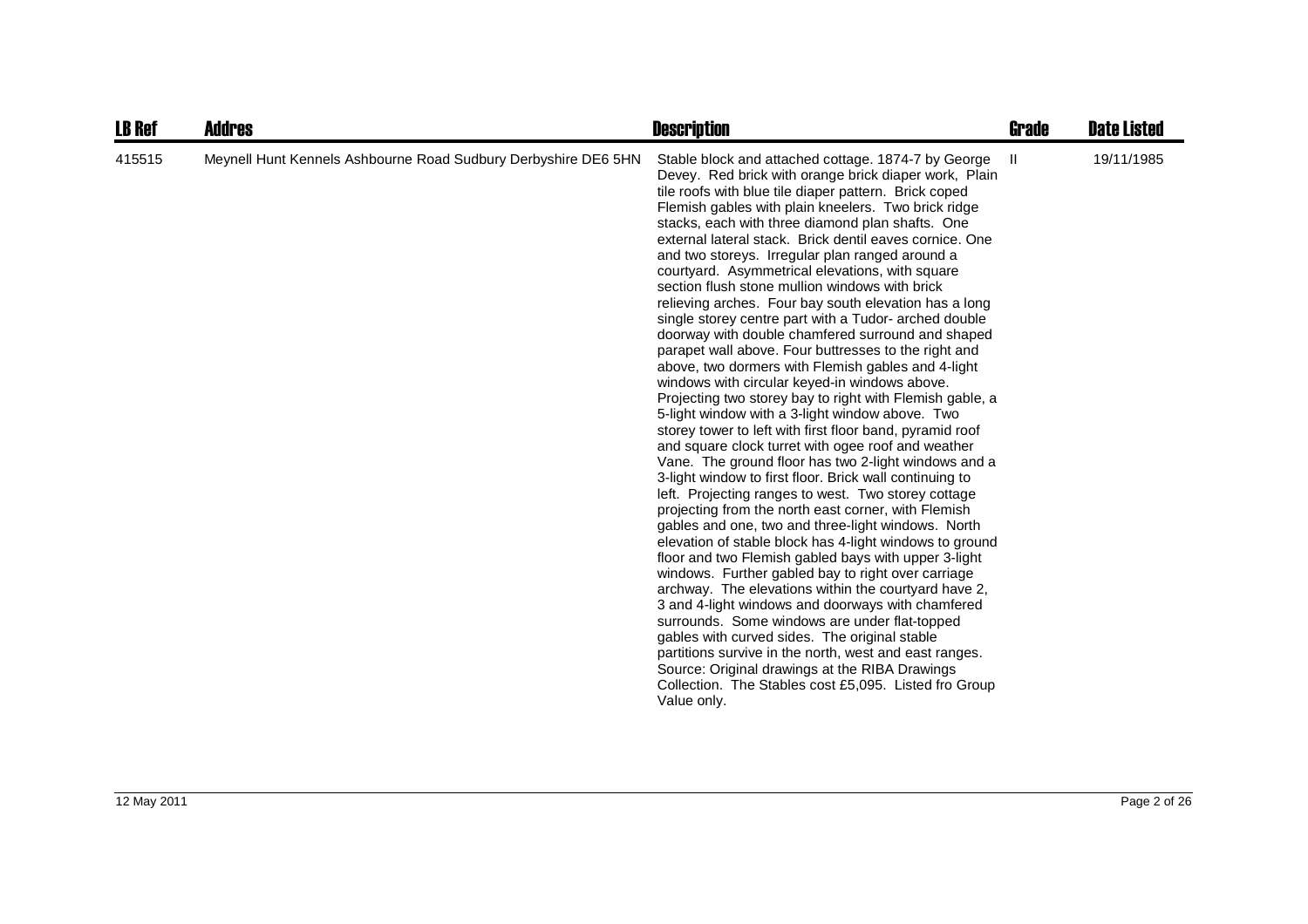| <b>LB Ref</b> | Addres                                                             | <b>Description</b>                                                                                                                                                                                                                                                                                                                                                                                                                                                                                                                                                                                                                                                                                                                                                                                                                                                                                                                                                                                                                                                                                                                                                                                                                                                                                                                                                                                  | <b>Grade</b> | <b>Date Listed</b> |
|---------------|--------------------------------------------------------------------|-----------------------------------------------------------------------------------------------------------------------------------------------------------------------------------------------------------------------------------------------------------------------------------------------------------------------------------------------------------------------------------------------------------------------------------------------------------------------------------------------------------------------------------------------------------------------------------------------------------------------------------------------------------------------------------------------------------------------------------------------------------------------------------------------------------------------------------------------------------------------------------------------------------------------------------------------------------------------------------------------------------------------------------------------------------------------------------------------------------------------------------------------------------------------------------------------------------------------------------------------------------------------------------------------------------------------------------------------------------------------------------------------------|--------------|--------------------|
| 415516        | Meynell Hunt Cottages Ashbourne Road Sudbury Derbyshire DE6<br>5HN | Kennels. 1874-7 by George Devey. Red brick with<br>plain tile roof with blue tile diaper pattern. One brick<br>stack. Dentil eaves cornice. Single storey. Unequal<br>cross plan with central feed room with service rooms<br>to north, draw yard to south and two lodges on either<br>side opening to the south to open pens enclosed by<br>walls and railings. South elevation almost<br>symmetrical. Left to right; door, window, door,<br>window, door, window. All with segment heads. The<br>doorways have stable type doors and the windows<br>have 2-light wooden casements with diamond lights.<br>Projecting gabled bay with a similar doorway flanked<br>by similar windows. Similar doors and windows to<br>right in the order window, door, window, door, window,<br>door. Gabled bay has a further projection enclosing<br>the draw yard. This has three segmental arched<br>openings to each side and to the south a central<br>doorway flanked by similar openings all with iron<br>grills. Circular ventilation hole above and wavy<br>parapet with brick copings. Four open pens on either<br>side of the projecting centre piece with C20 white-<br>washed concrete block wall to south with eight piers<br>surmounted by C19 stone pyramidal finials. Source:<br>Original drawings at the RIBA Drawings Collection.<br>The Kennels cost £2,489. Listed for Group Value<br>only. | Ш.           | 19/11/1985         |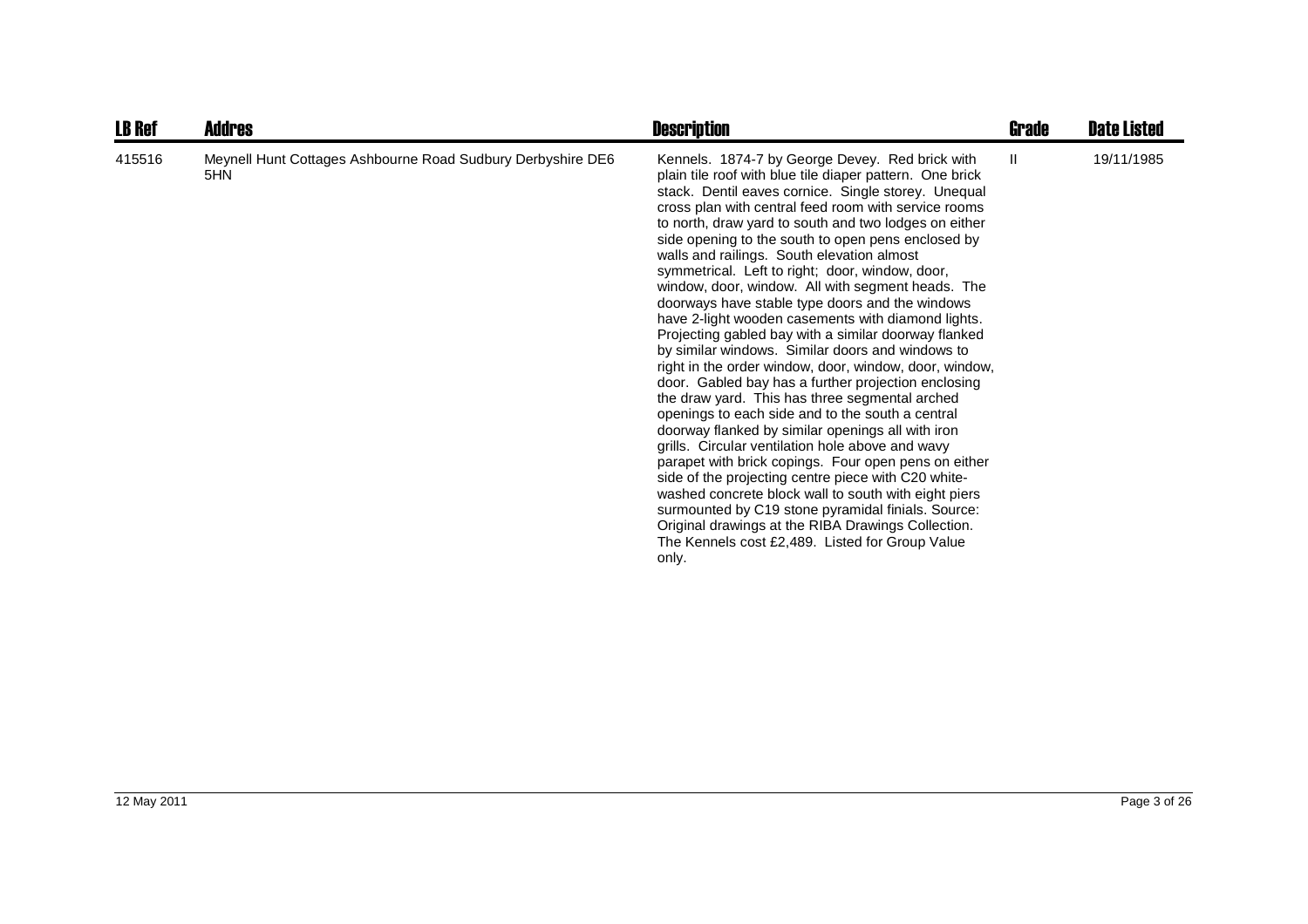| <b>LB Ref</b> | <b>Addres</b>                                                              | <b>Description</b>                                                                                                                                                                                                                                                                                                                                                                                                                                                                                                                                                                                                                                                                                                                                                                                                                                                                                                                                                                                                                                                                                                                                                                                              | <b>Grade</b> | <b>Date Listed</b> |
|---------------|----------------------------------------------------------------------------|-----------------------------------------------------------------------------------------------------------------------------------------------------------------------------------------------------------------------------------------------------------------------------------------------------------------------------------------------------------------------------------------------------------------------------------------------------------------------------------------------------------------------------------------------------------------------------------------------------------------------------------------------------------------------------------------------------------------------------------------------------------------------------------------------------------------------------------------------------------------------------------------------------------------------------------------------------------------------------------------------------------------------------------------------------------------------------------------------------------------------------------------------------------------------------------------------------------------|--------------|--------------------|
| 415517        | 1 And 2 Meynell Hunt Cottages Ashbourne Road Sudbury Derbyshire<br>DE6 5HN | Pair of houses, attached walls and outhouses. 1874-7 II<br>by George Devey. Red brick with orange brick diaper<br>work. Sandstone dressings. Plain tile roofs. Brick<br>ridge stack with four diamond plan shafts. One similar<br>lateral stack to east. Two further lateral stacks with<br>paired diamond plan shafts. First floor brick band and<br>brick dentil eaves cornice. Two storeys. Irregular plan<br>and elevations. Square sections flush stone mullion<br>windows' with brick relieving arches. Six bay west<br>elevation has from left to right, a 3-light window, a pair<br>of projecting gabled bays with a single light and a 4-<br>light window to the ground floor and a 2 and a 3-light<br>window above. To the right a 4-light window with a 3-<br>light above beneath a gable. To the right a doorway<br>with segment head and a 2-light window above.<br>Projecting bay with a single light window to the first<br>floor beneath a gable cut by a chimney stack. The<br>south elevation has a two storey bay window to the left<br>with 4-light windows. Walls and outhouses attached to<br>east. Source: Original drawings at the RIBA Drawings<br>Collection. Listed for Group Value. |              | 19/11/1985         |
| 415518        | Ice House Cave Cottage Sudbury Derbyshire                                  | Ice house to Sudbury Hall. Early C19. Red brick<br>Circular, sunk into the ground with a domed brick top<br>grassed over. Short tunnel vaulted entrance<br>passage.                                                                                                                                                                                                                                                                                                                                                                                                                                                                                                                                                                                                                                                                                                                                                                                                                                                                                                                                                                                                                                             | $\mathbf{H}$ | 19/11/1985         |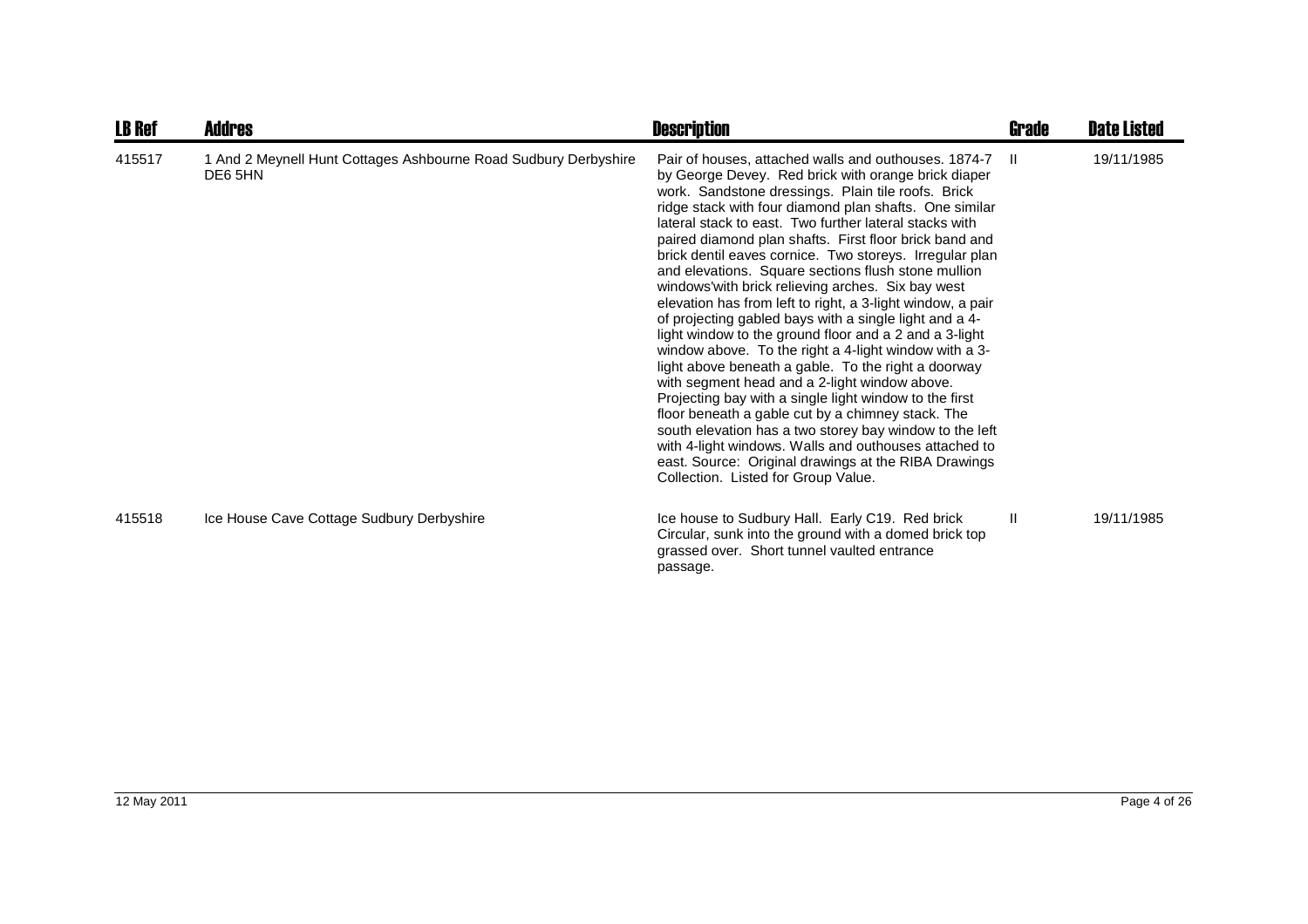| LB Ref | Addres                                                      | <b>Description</b>                                                                                                                                                                                                                                                                                                                                                                                                                                                                                                                                                                                                                                                                                                                                                                                                                                                                                                                                                                                                                                                                                                                                                                                                                                                                                                                                                                                                                                                                                                                                       | Grade         | <b>Date Listed</b> |
|--------|-------------------------------------------------------------|----------------------------------------------------------------------------------------------------------------------------------------------------------------------------------------------------------------------------------------------------------------------------------------------------------------------------------------------------------------------------------------------------------------------------------------------------------------------------------------------------------------------------------------------------------------------------------------------------------------------------------------------------------------------------------------------------------------------------------------------------------------------------------------------------------------------------------------------------------------------------------------------------------------------------------------------------------------------------------------------------------------------------------------------------------------------------------------------------------------------------------------------------------------------------------------------------------------------------------------------------------------------------------------------------------------------------------------------------------------------------------------------------------------------------------------------------------------------------------------------------------------------------------------------------------|---------------|--------------------|
| 416169 | Sudbury Park Sudbury Derbyshire                             | Deercote cum folly. Mid CI8 and early C19. Red brick<br>with Sandstone dressings. In the form of a castle with<br>a gatehouse, four angle turrets and curtain wall on<br>three sides, enclosing a large square space. To the<br>south elevation a central early C19 sham gatehouse<br>with polygonal angle turrets rising above the gabled<br>centre part. Tall battlements. Large round-headed<br>blind archway. Brick band above, two tiers of 3-light<br>blind windows with segment pointed heads and brick<br>mullions. The two tiers close together so that they<br>read as a single window with a transom. Returned<br>hoodmould above and pedimented gable. Turrets<br>have chamfered plinths, two tiers of blind windows like<br>arrow slits and two tiers of raised panel brickwork,<br>each divided by a brick stringcourse. The gatehouse<br>is no more than a facade and is plain to the north.<br>Castellated screen wall on either side with six open<br>Gothic arches with returned moulded stone<br>hoodmoulds. Short matching angle towers have open<br>Gothic arches with stone hoodmoulds to the three<br>outer sides and blind stone quatrefoils above to all<br>four sides. Plain stone entablature and castellated<br>parapets. Two further similar towers, and plain brick<br>screen walls along the west and north sides of the<br>enclosure, the former with castellated parapet.<br>Painting mid C18 at Sudbury Hall suggests that corner<br>pavillions were originally roofed, and that the<br>gatehouse is a later addition. | <b>IISTAR</b> | 13/09/1967         |
| 416170 | Somersal Lane Farm Flackets Lane Sudbury Derbyshire DE6 5HX | Farmhouse. Late C18. Red brick, plain tile roof with<br>brick gable stacks. Brick dentil eaves cornice.<br>Symmetrical three bay south elevation. Central mid<br>CI9 gabled porch flanked on each side by 3-light<br>wooden casement windows under segment heads.<br>Two similar windows above either side of a similar 2-<br>light window.                                                                                                                                                                                                                                                                                                                                                                                                                                                                                                                                                                                                                                                                                                                                                                                                                                                                                                                                                                                                                                                                                                                                                                                                              | Ш.            | 19/11/1985         |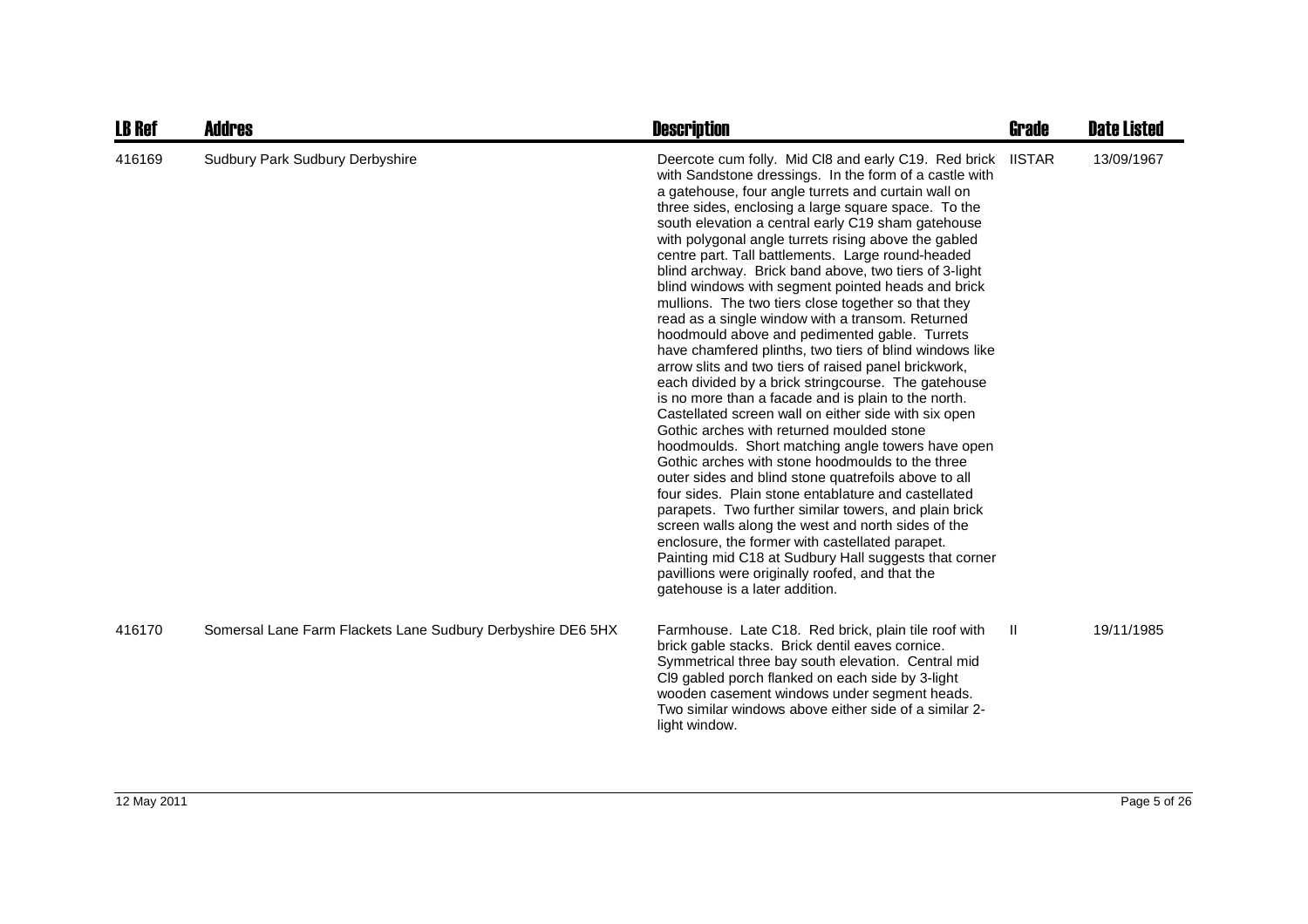| <b>LB Ref</b> | <b>Addres</b>                                        | <b>Description</b>                                                                                                                                                                                                                                                                                                                                                                                                                                                                                                                                                                                                                                                                                                                                                                                                                                                                                                                                                                                                                                                                                                                                                                                                                                                                                                                                                                                                                                                                                                                                                       | Grade | <b>Date Listed</b> |
|---------------|------------------------------------------------------|--------------------------------------------------------------------------------------------------------------------------------------------------------------------------------------------------------------------------------------------------------------------------------------------------------------------------------------------------------------------------------------------------------------------------------------------------------------------------------------------------------------------------------------------------------------------------------------------------------------------------------------------------------------------------------------------------------------------------------------------------------------------------------------------------------------------------------------------------------------------------------------------------------------------------------------------------------------------------------------------------------------------------------------------------------------------------------------------------------------------------------------------------------------------------------------------------------------------------------------------------------------------------------------------------------------------------------------------------------------------------------------------------------------------------------------------------------------------------------------------------------------------------------------------------------------------------|-------|--------------------|
| 416171        | Ashton Bridge Sudbury Derbyshire                     | Road bridge. Early CI9. Coursed squared sandstone II<br>and sandstone ashlar. Three shallow segmental<br>arches, the centre one broader and taller. Low cut<br>waters. Stepped voussoirs. Stringcourse at base of<br>parapet with bold roll moulding. Canted ashlar parapet<br>walls with copings. Paired end piers with short stretch<br>of walling between.                                                                                                                                                                                                                                                                                                                                                                                                                                                                                                                                                                                                                                                                                                                                                                                                                                                                                                                                                                                                                                                                                                                                                                                                            |       | 13/09/1967         |
| 416172        | The Vernon Arms Main Road Sudbury Derbyshire DE6 5HS | Public house and stables. 1671 and C18. Red brick<br>with sandstone dressings, plain tile roofs with two<br>large brick ridge stacks. Chamfered stone coped<br>gables with ball finials. Flush stone quoins. Two<br>storeys with stables behind enclosing a courtyard.<br>Symmetrical nine bay south elevation, centre bay<br>advanced and gabled, and projecting gabled outer<br>bays. Central carriage entrance with segmental arch.<br>Rusticated stone piers, moulded imposts, keystone<br>and voussoirs. Flanked on each side by three 2-light<br>recessed and chamfered mullion windows. First floor<br>has a central 3-light mullion window flanked on each<br>side by two similar 2-light windows either side of a 3-<br>light window. Centre window has a moulded<br>hoodmould, and in the gable a sash panel with a relief<br>of the Vernon arms. Projecting outer bays have two 2-<br>light mullion windows to ground floor and a similar 3-<br>light window above with moulded hoodmould. Small<br>slit window in the gables. Gables have ball finials,<br>between them are two roof dormers with hipped roofs.<br>Above the central arch are a C19 wrought iron bracket<br>supporting the sign, and two lamps on cast iron<br>brackets. West elevation has two tiers of 2-light<br>recessed and chamfered mullion windows and two<br>roof dormers. Range of C18 stables behind with<br>central carriage arch in line with carriage arch from<br>street range. Interior has stud partitions and a<br>staircase with splat balusters. Listed for Group Value. | H.    | 05/02/1952         |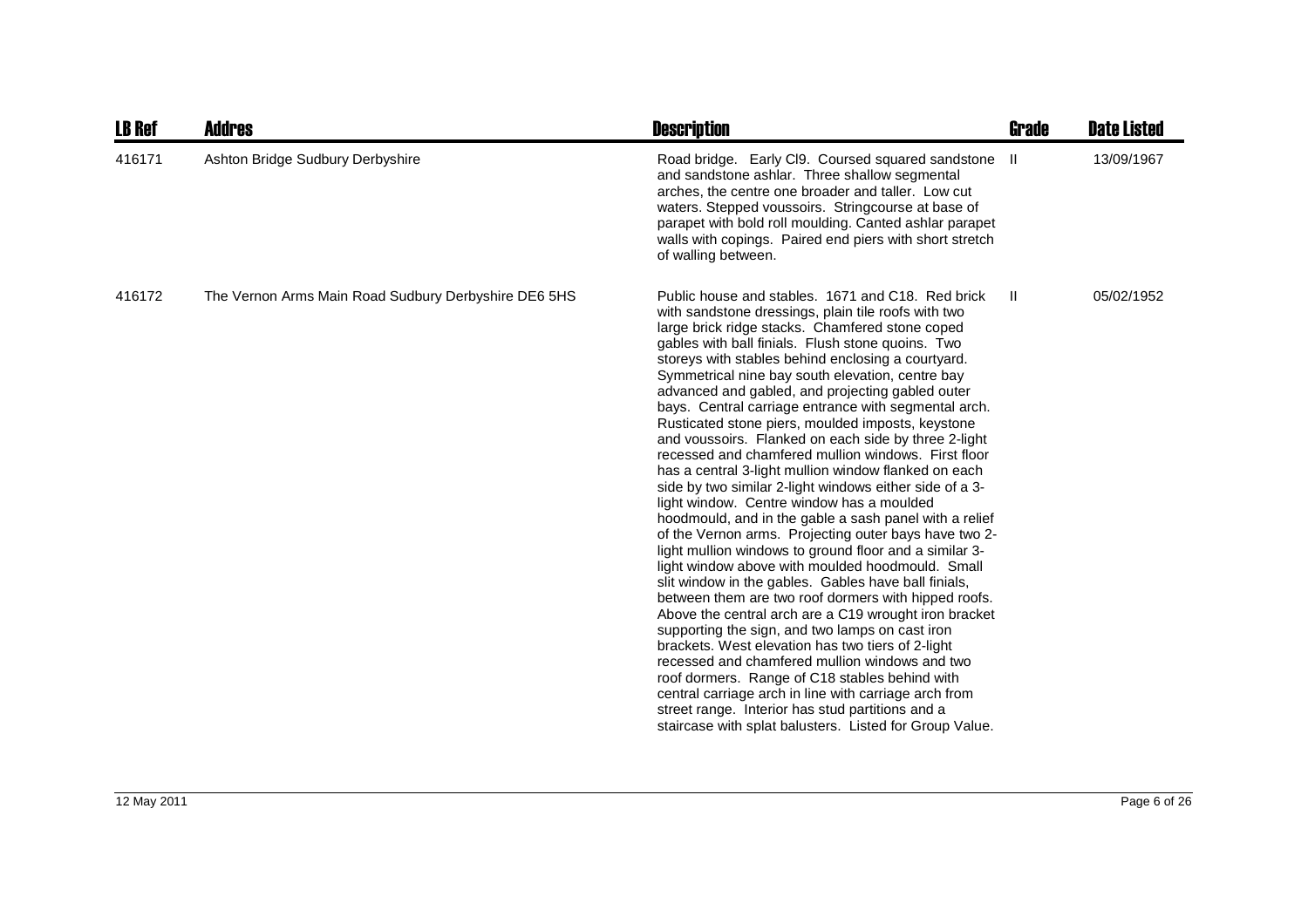| <b>LB Ref</b> | <b>Addres</b>                                    | <b>Description</b>                                                                                                                                                                                                                                                                                                                                                                                                                                                                                                                                                                                                                                                                                                                                                                                                                                                                                                                                                           | <b>Grade</b> | <b>Date Listed</b> |
|---------------|--------------------------------------------------|------------------------------------------------------------------------------------------------------------------------------------------------------------------------------------------------------------------------------------------------------------------------------------------------------------------------------------------------------------------------------------------------------------------------------------------------------------------------------------------------------------------------------------------------------------------------------------------------------------------------------------------------------------------------------------------------------------------------------------------------------------------------------------------------------------------------------------------------------------------------------------------------------------------------------------------------------------------------------|--------------|--------------------|
| 416173        | The Laurels Main Road Sudbury Derbyshire DE6 5HT | House and adjoining shop. Early C18 and 1900 by<br>Theobold Coxon the estate manager. Red brick with<br>some stone dressings. Plain tile roof with two brick<br>stacks. Two storeys and basement. Chamfered<br>plinth. Four bay south elevation with two sets of<br>double-flight stone steps with low coped walls. One<br>C18 3-light chamfered stone mullion window to<br>basement. Shop front to left with canted bay windows<br>either side of the door. Two 2-light windows above in<br>a single half dormer with shaped gable. Date 1900 in<br>gable above. House to right has a central doorway<br>with bolection moulded stone doorcase with<br>segmentalf pediment. Flanked on each side by 3-light<br>casement windows under keyed wedge lintels. Band<br>of brick corbels above supporting a gutter. Three 2-<br>light casement windows above, in half dormers with<br>shaped gables and geometrical pattern of raised<br>brickwork. Listed for group value only. | Ш.           | 19/11/1985         |
| 416174        | 84 And 85 Aston Lane Sudbury Derbyshire DE6 5HG  | Pair of cottages. c1845. Red brick with fishscale tile<br>roof. Brick gable stacks and two ridge stacks, all with<br>paired diamond plan shafts. Brick coped gables with<br>plain kneelers. Single storey plus attics. Symmetrical<br>three bay south elevation, the centre bay gabled and<br>advanced. Recessed double entrance porch with<br>chamfered Tudor arch with hoodmould. Pair of inner<br>doors under flat arches. Plank doors. Single light<br>window above with chamfered surround and<br>stringcourse acting as hoodmould. Outer bays have 2-<br>light casement windows to ground floor with wedge<br>brick lintels, chamfered surrounds and returned<br>hoodmoulds. Diamond lights. Similar single light<br>gabled half dormers above.                                                                                                                                                                                                                        | -II.         | 19/11/1985         |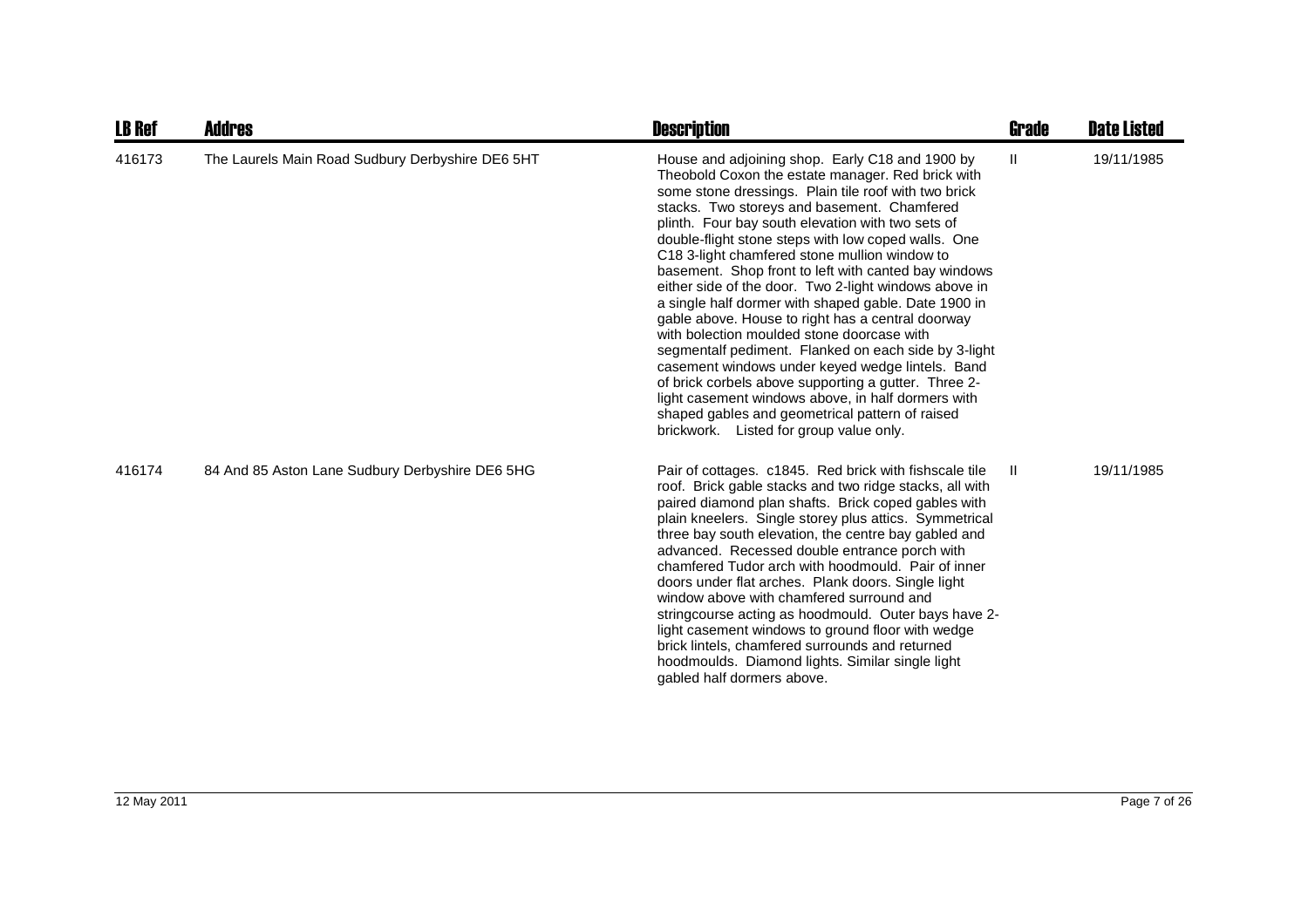| <b>LB Ref</b> | Addres                                             | <b>Description</b>                                                                                                                                                                                                                                                                                                                                                                                                                                                                                                                                                                                                                                                                                                                                                                                                                                                                                                                                                                                                                                                                                                                                                                                              | Grade        | <b>Date Listed</b> |
|---------------|----------------------------------------------------|-----------------------------------------------------------------------------------------------------------------------------------------------------------------------------------------------------------------------------------------------------------------------------------------------------------------------------------------------------------------------------------------------------------------------------------------------------------------------------------------------------------------------------------------------------------------------------------------------------------------------------------------------------------------------------------------------------------------------------------------------------------------------------------------------------------------------------------------------------------------------------------------------------------------------------------------------------------------------------------------------------------------------------------------------------------------------------------------------------------------------------------------------------------------------------------------------------------------|--------------|--------------------|
| 416175        | 2, 3, 4 And 5 Main Road Sudbury Derbyshire DE6 5HS | Terrace of four cottages. Late C18. Built in two<br>phases. Red brick with plain tile roof. Two brick gable<br>stacks and five ridge stacks. Two storeys. Brick dentil<br>eaves cornice. North elevation of ten bays divided into<br>two symmetrical parts. Earlier part to right (Nos. 4 and<br>5) of six bays. Doorway to left to side passage, round-<br>arched, with plank door. To the right a 3-light wooden<br>casement window with leaded lights, under segment<br>head. To the right again a doorway with segment<br>head and plank door. To the right again two similar<br>windows, a doorway with panelled door and overlight,<br>and a similar window. To the right again a 2-light<br>window with segment head, in place of a doorway.<br>First floor has four 3-light casements under segment<br>heads, and in the outer bays small lunette windows.<br>Only four of the ground floor windows have headed<br>lights. Left hand part (Nos. 2 & 3) has two segment<br>headed doorways, one with a plank door and one with<br>a panelled door. Each one is flanked on each side by<br>3-light wooden casement windows under segment<br>heads. Four similar windows above. Listed for Group<br>Value. | Ш            | 19/11/1985         |
| 416176        | The Stocks Main Road Sudbury Derbyshire            | Stocks. Probably C18. Timber. Two square end<br>posts and two planks between with four circular holes<br>for the victims legs. The stocks were damaged in<br>1938 and moved to their present position. Listed for<br>group value only.                                                                                                                                                                                                                                                                                                                                                                                                                                                                                                                                                                                                                                                                                                                                                                                                                                                                                                                                                                          | $\mathbf{H}$ | 19/11/1985         |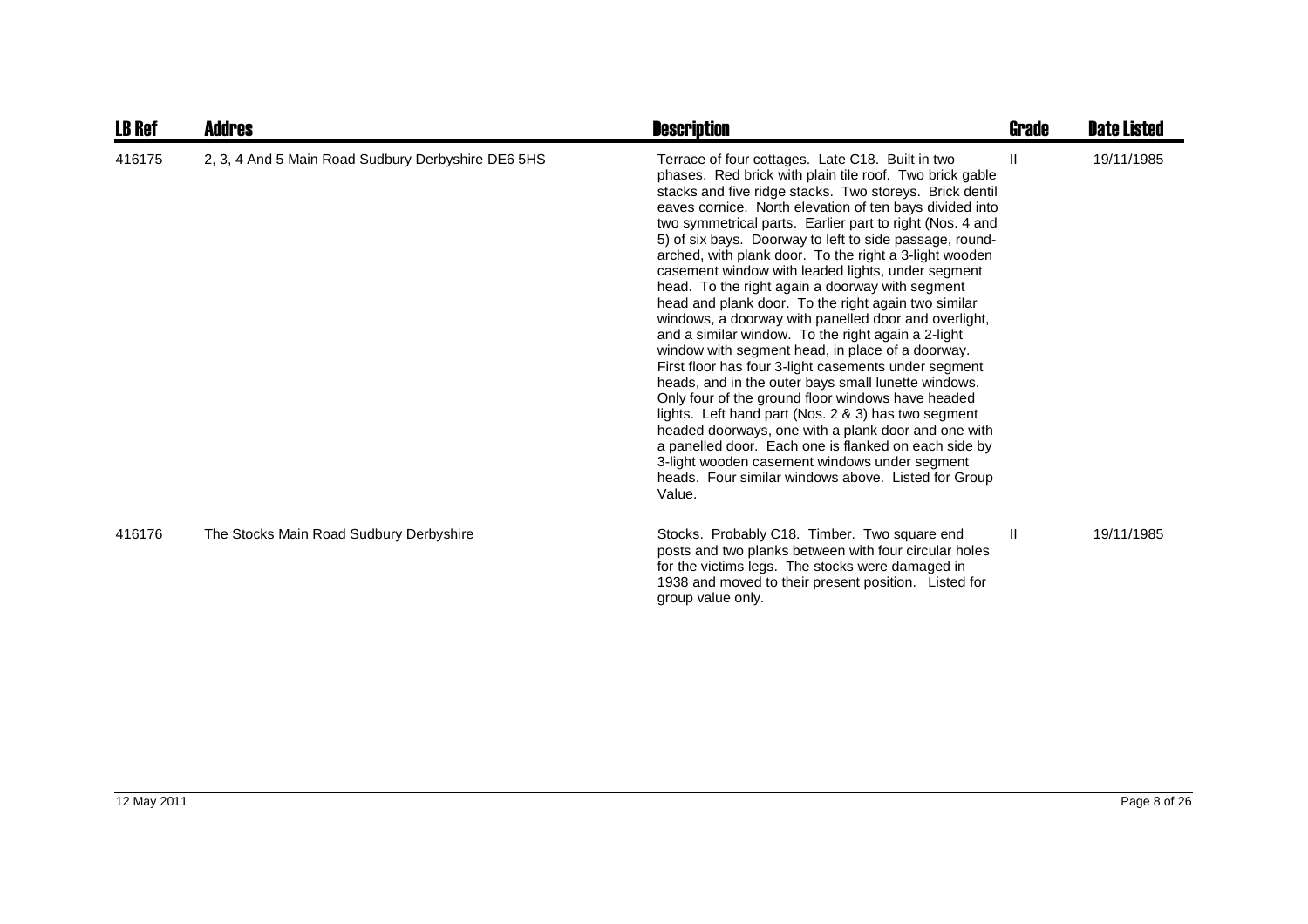| <b>LB Ref</b> | Addres                                           | <b>Description</b>                                                                                                                                                                                                                                                                                                                                                                                                                                                                                                                                                        | <b>Grade</b> | <b>Date Listed</b> |
|---------------|--------------------------------------------------|---------------------------------------------------------------------------------------------------------------------------------------------------------------------------------------------------------------------------------------------------------------------------------------------------------------------------------------------------------------------------------------------------------------------------------------------------------------------------------------------------------------------------------------------------------------------------|--------------|--------------------|
| 416177        | The Cottage Main Road Sudbury Derbyshire DE6 5HS | House. Mid C18. Red brick with burnt brick headers.<br>Plain tile roof, brick gable stacks (shared with<br>adjoining listed properties), and brick coped gables<br>with plain kneelers. Chamfered plinth and brick dentil<br>eaves cornice. Three bay north elevation. Central<br>doorway with flat arch. Panelled door with overlight.<br>Flanked on each side by 3-light wooden casement<br>windows under flat arches. Two similar windows<br>above flanking a similar 2-light window. Listed for<br>Group Value.                                                       | -H           | 13/09/1967         |
| 416178        | 5A And 6 Main Road Sudbury Derbyshire DE6 5HS    | Pair of Cottages. Early C19. Red brick with plain tile<br>roof and a brick ridge stack. Two storeys. Brick dentil<br>eaves cornice. Three bay north elevation. No. 5A to<br>the left, has an off centre doorway with segment head,<br>panelled door and overlight. Flanked on each side by<br>3-light wooden casement windows under segment<br>heads. Two similar windows above. No. 6 has a<br>doorway with segment head and panelled door and to<br>the right a 2-light casement window under segment<br>head. Similar 3-light window above. Listed for Group<br>Value. | H.           | 13/09/1967         |
| 416179        | 7 Main Road Sudbury Derbyshire DE6 5HS           | House. Early to Mid C18. Red brick with burnt brick<br>headers. Plain tile roof with a brick gable stack. Brick<br>coped gables with plain kneelers. Two storeys.<br>Chamfered plinth and first floor brick band. Three bay<br>north elevation. Central doorway with segment-head<br>and panel door, flanked on each side by 3-light<br>wooden casement window with a transom, under<br>segment head. First floor has two 3-light casements<br>under segment heads either side of a similar 2-light<br>window. Listed for Group Value.                                    | H            | 13/09/1967         |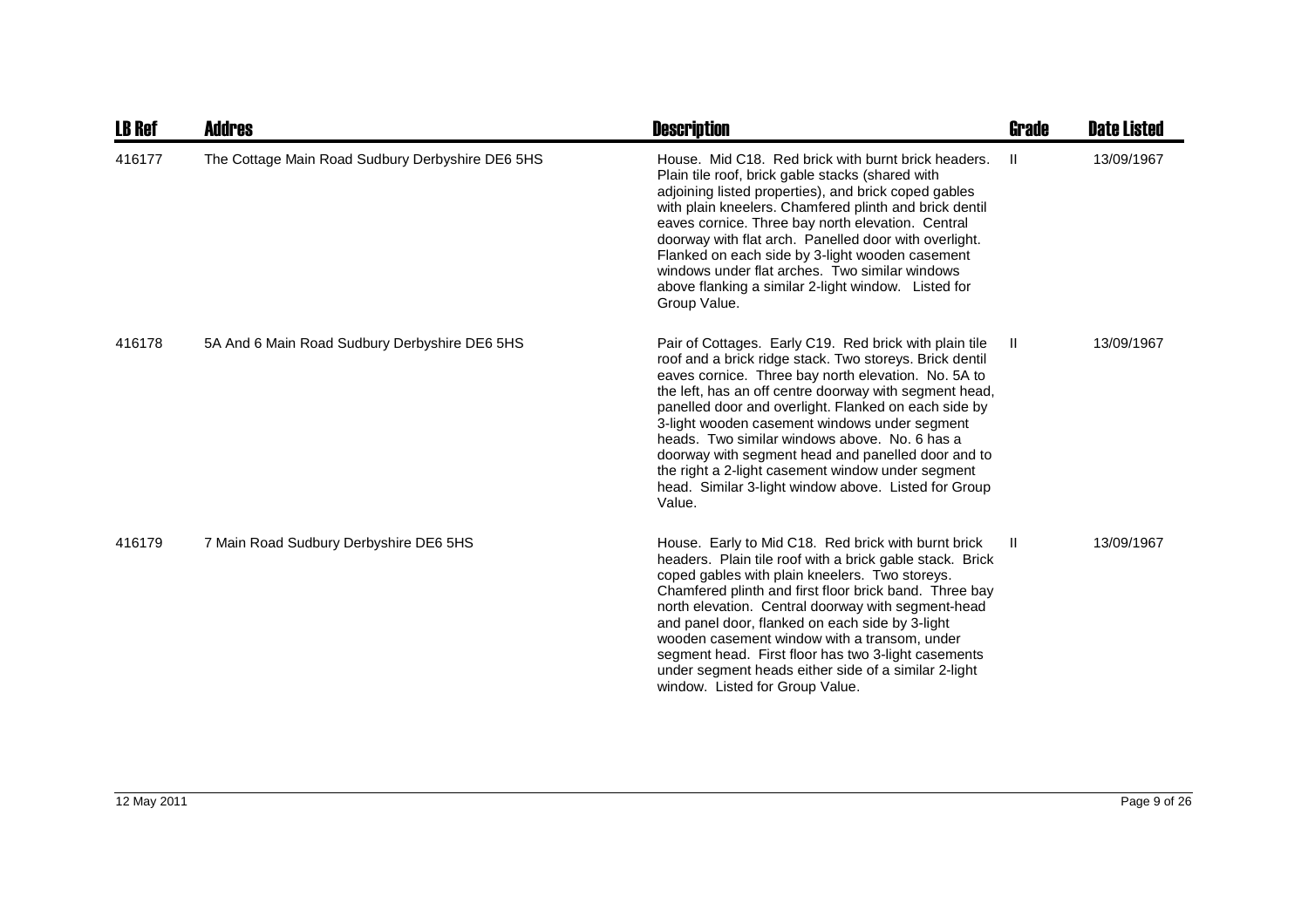| <b>LB Ref</b> | Addres                                              | <b>Description</b>                                                                                                                                                                                                                                                                                                                                                                                                                                                                                                                                                                                                                                                                                                                                                                                                                                                                                                                   | Grade        | <b>Date Listed</b> |
|---------------|-----------------------------------------------------|--------------------------------------------------------------------------------------------------------------------------------------------------------------------------------------------------------------------------------------------------------------------------------------------------------------------------------------------------------------------------------------------------------------------------------------------------------------------------------------------------------------------------------------------------------------------------------------------------------------------------------------------------------------------------------------------------------------------------------------------------------------------------------------------------------------------------------------------------------------------------------------------------------------------------------------|--------------|--------------------|
| 416180        | 8 Main Road Sudbury Derbyshire DE6 5HS              | House. Early C18. Red brick with plain tile roof. Two II<br>storeys. Tall chamfered plinth and a first floor brick<br>band. Two bay north elevation. Central doorway with<br>segment head and panel door. Flanked on each side<br>by 3-light wooden casement windows with transom,<br>under segment heads. Two similar windows above.<br>Listed for Group Value.                                                                                                                                                                                                                                                                                                                                                                                                                                                                                                                                                                     |              | 13/09/1967         |
| 416181        | Corner Cottage Main Road Sudbury Derbyshire DE6 5HZ | Cottage. Mid-C19 on earlier foundations. Possibly<br>c1870 by Devey. Red brick with pseudo timber<br>framing and plaster infil. Plain tile roof. Banded brick<br>ridge stack and brick gable stack. Two storeys.<br>Chamfered plinth. Gable end elevation to Main Street<br>has brick and rendered ground floor and 'black and<br>white' above. Three light wooden casement with a<br>single light window above and above again. Four bay<br>west elevations to School Lane has taller symmetrical<br>three bays, rendered to ground floor and 'black and<br>White' above. Central doorway with panelled door,<br>flanked by 3-light casement windows. Single light<br>above flanked by 2-light casements. Two gabled<br>dormers with coving beneath the windows. To the<br>right a lower brick bay has a 2-light casement window<br>to ground floor, with returned hoodmould. 2-light<br>window above. Listed for group value only. | $\mathbf{H}$ | 19/11/1985         |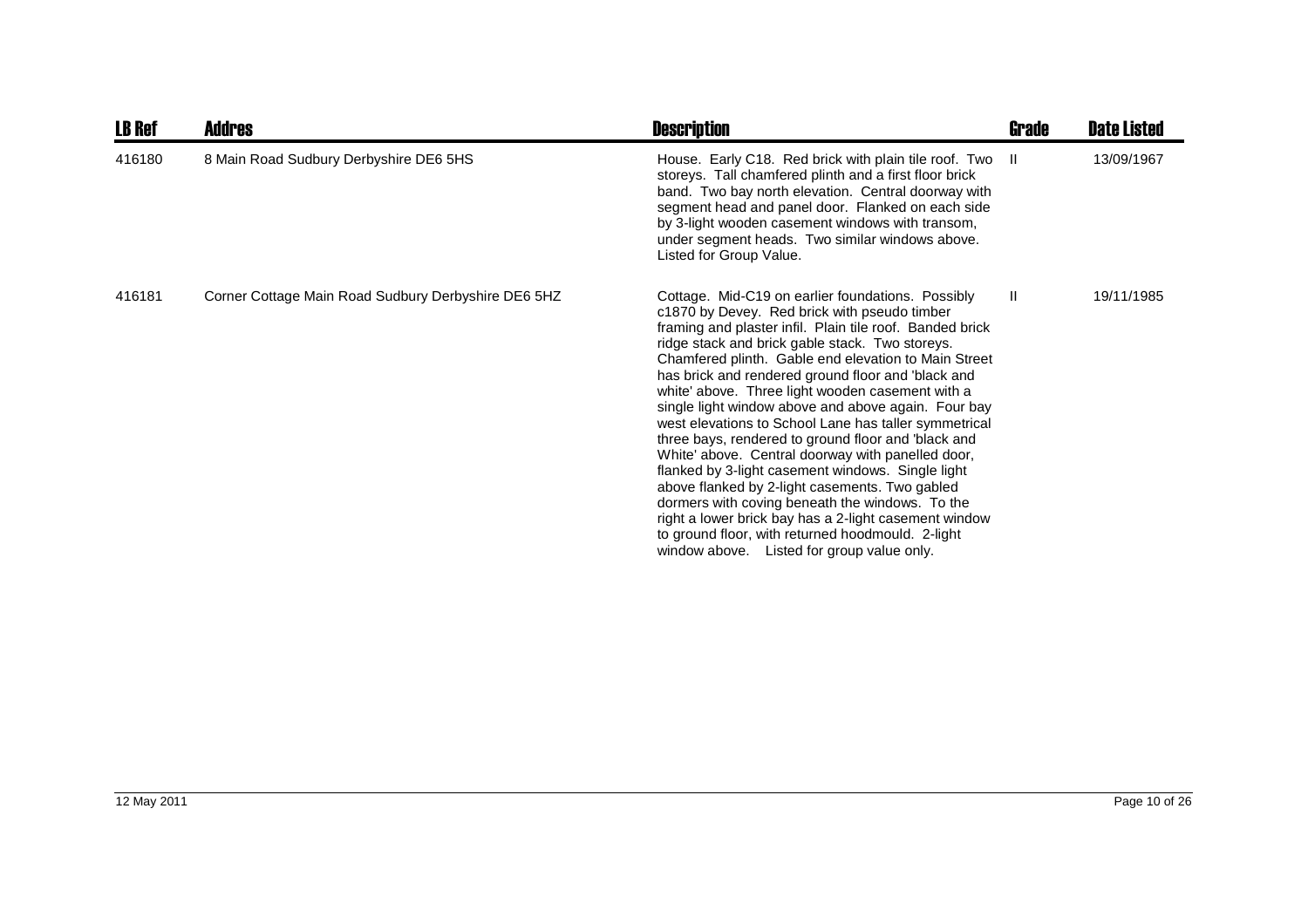| <b>LB Ref</b> | Addres                                           | <b>Description</b>                                                                                                                                                                                                                                                                                                                                                                                                                                                                                                                                                                                                                                                                                                                                                                                                                              | Grade | <b>Date Listed</b> |
|---------------|--------------------------------------------------|-------------------------------------------------------------------------------------------------------------------------------------------------------------------------------------------------------------------------------------------------------------------------------------------------------------------------------------------------------------------------------------------------------------------------------------------------------------------------------------------------------------------------------------------------------------------------------------------------------------------------------------------------------------------------------------------------------------------------------------------------------------------------------------------------------------------------------------------------|-------|--------------------|
| 416182        | 16 And 17 Main Road Sudbury Derbyshire DE6 5HS   | Pair of cottages. Early C18. Red brick with plain tile<br>roof and a brick ridge stack. Brick coped gable with<br>plain kneelers to north. Single storey plus attics. First<br>floor brick band and second floor band to gable end.<br>East elevation of three bays. Off-centre doorway with<br>moulded stone surround with segmental pediment.<br>Panelled door. To the right a 2-light wooden<br>casement window under segment head. To the left a<br>larger 3-light window with transom, under segment<br>head. To the left again a doorway with timber lintel<br>and panelled door. Two 3-light gabled dormers above<br>and to the left a single-light dormer. North gable end<br>has a 3-light casement window under timber lintel to<br>each floor. Further bay to right with a 2-light window to<br>first floor. Listed for Group Value. | Ш     | 19/11/1985         |
| 416183        | Brook House Main Road Sudbury Derbyshire DE6 5HS | House. Mid C18. Red brick with plain tile roof, brick<br>gable stacks and stone coped gables with moulded<br>kneelers. Two storeys and attics over a basement.<br>Stone plinth to south and flush stone quoins to west.<br>North elevation has three 2-light wooden casement<br>windows under flat arches, to each floor. Three<br>dormer windows above. South elevation has a<br>basement doorway to left and a 3-light wooden<br>casement window. Off-centre doorway above with a<br>flight of seven stone steps. Raised and fielded<br>panelled door. Flanked on each side by 2-light<br>wooden casement windows under flat arches. Three<br>similar windows above. Interior has raised and fielded<br>panel doors and dogleg staircase with stick balusters.<br>Listed for Group Value.                                                     | H.    | 13/09/1967         |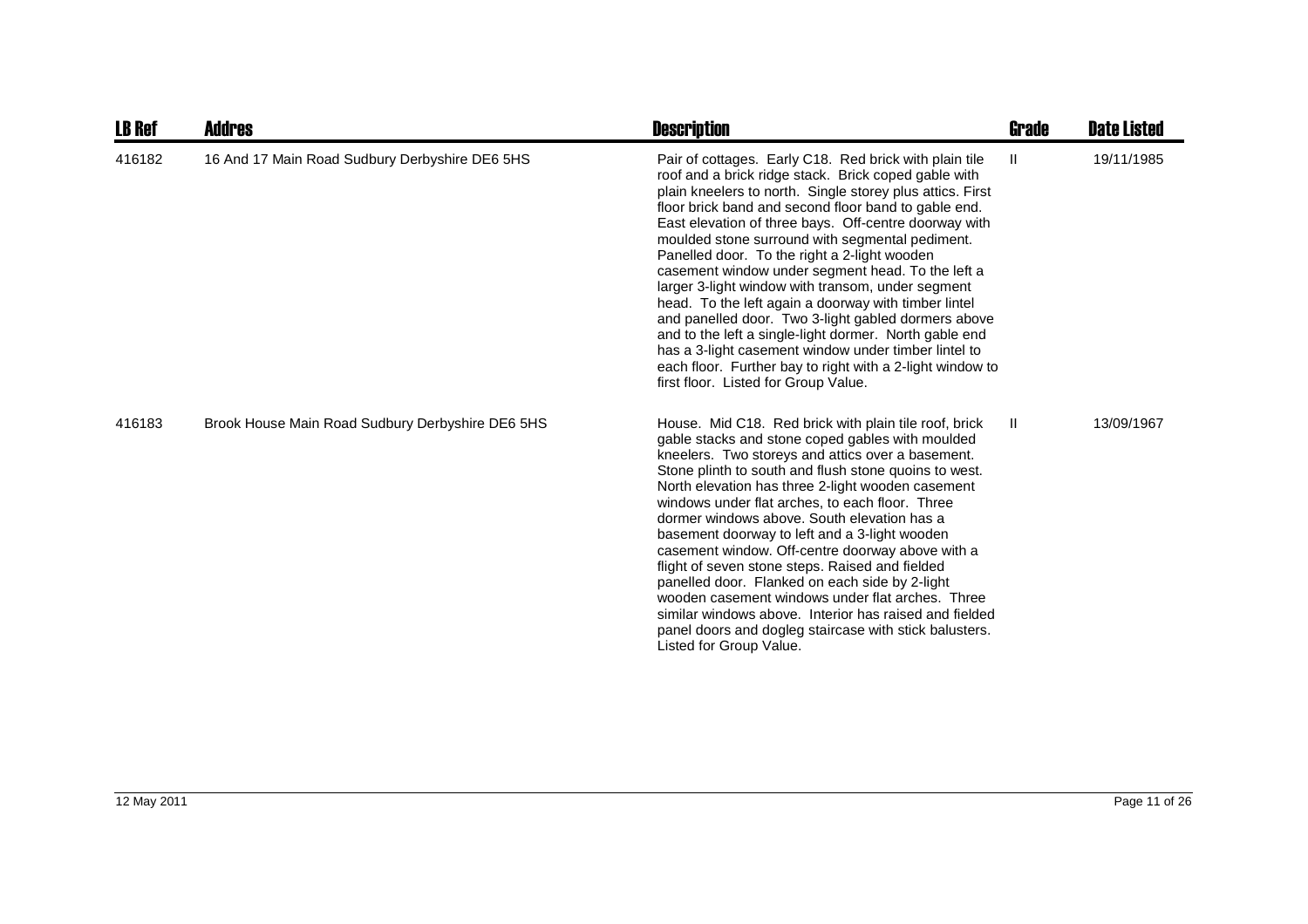| <b>LB Ref</b> | <b>Addres</b>                                      | <b>Description</b>                                                                                                                                                                                                                                                                                                                                                                                                                                                                                                                                                                                                                                                                                                                                                                                                                                                                                                                                                                                                                                                                                                                                                                                                                                                                                                                                                                                              | <b>Grade</b> | <b>Date Listed</b> |
|---------------|----------------------------------------------------|-----------------------------------------------------------------------------------------------------------------------------------------------------------------------------------------------------------------------------------------------------------------------------------------------------------------------------------------------------------------------------------------------------------------------------------------------------------------------------------------------------------------------------------------------------------------------------------------------------------------------------------------------------------------------------------------------------------------------------------------------------------------------------------------------------------------------------------------------------------------------------------------------------------------------------------------------------------------------------------------------------------------------------------------------------------------------------------------------------------------------------------------------------------------------------------------------------------------------------------------------------------------------------------------------------------------------------------------------------------------------------------------------------------------|--------------|--------------------|
| 416184        | Estate Office Main Road Sudbury Derbyshire DE6 5HS | Pair of houses, now estate office and attached walls<br>and outbuildings. Early C18 and mid C19. Red brick<br>and plain tile roof. Stone coped gables with moulded<br>kneelers. Brick ridge stack and gable stacks. Two<br>storeys, with single storey lean-to under a continuous<br>roof to rear. First and second floor brick bands. Four<br>bay north elevation, 2 plus 2. West half has a<br>doorway with Tudor-arched lintel and panelled door.<br>To the right a 4-light wooden casement window with<br>transom. Similar 3-light window to left. East half has<br>a doorway with segment head and panelled door, with<br>a similar 3-light window to right and 2-light window to<br>left. Stringcourse rises as hoodmould over doors and<br>windows. Over the right hand door a sunk panel with<br>raised brick surround and arched top enclosing a relief<br>of the Vernon coat of arms. First floor has one 2-light<br>window. Irregular rear elevation with a tall 3-light early<br>C19 Gothic window with intersecting tracery and<br>diamond lights. Coloured glass in the tracery and<br>margin lights. Single storey lean-to to left under<br>continuous roof. Range of outbuildings attached to<br>south, on two sides of a large courtyard. Single<br>storeyed. South side of courtyard enclosed by a brick<br>wall with two sets of gate piers and a small gabled<br>coach house in the centre. | H.           | 13/09/1967         |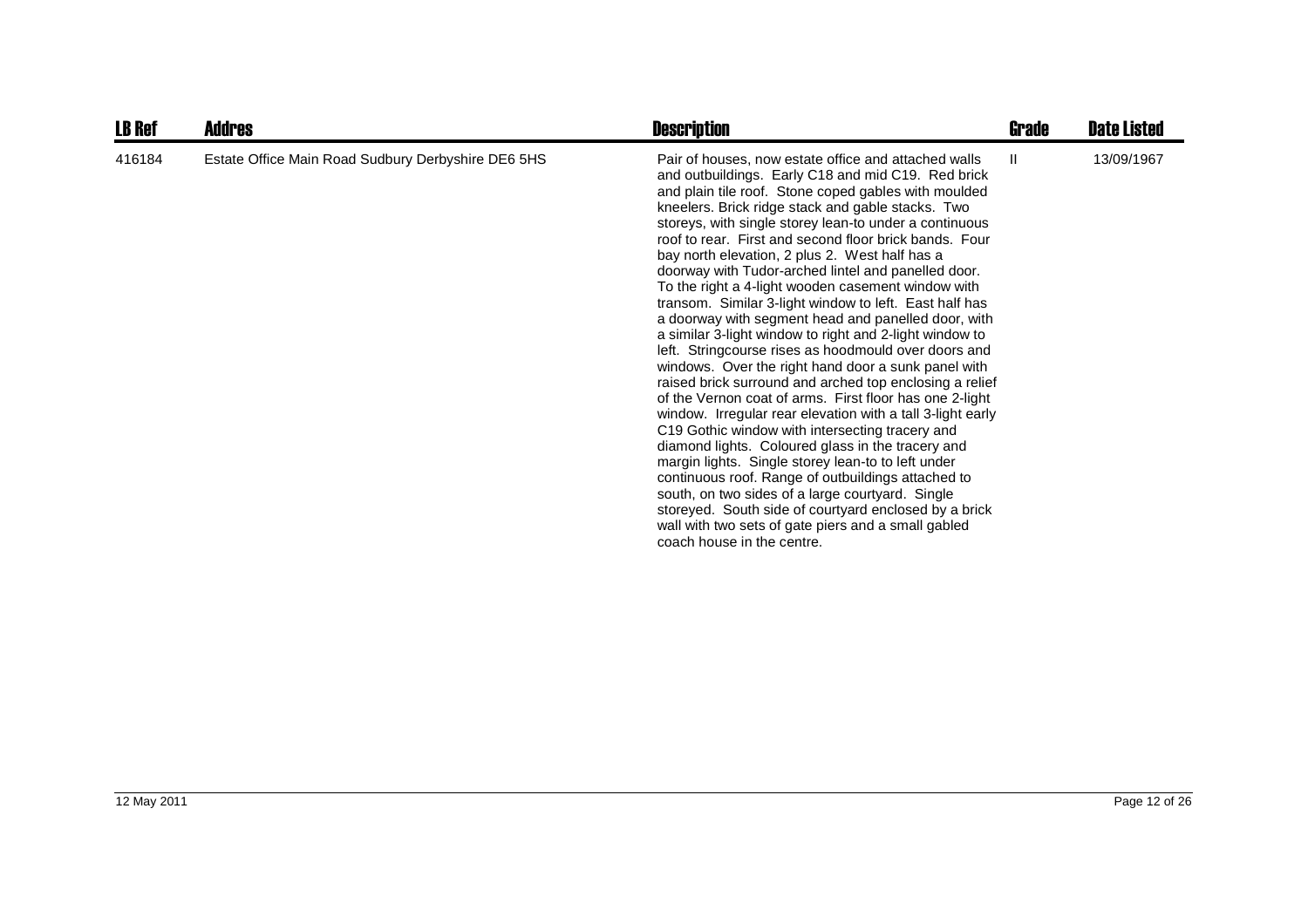| <b>LB Ref</b> | <b>Addres</b>                                                                                        | <b>Description</b>                                                                                                                                                                                                                                                                                                                                                                                                                                                                                                                                                                                                                                                                                                                                                                                                                                                                                                                                                                                                                                                                                                                                                                                                                | Grade | <b>Date Listed</b> |
|---------------|------------------------------------------------------------------------------------------------------|-----------------------------------------------------------------------------------------------------------------------------------------------------------------------------------------------------------------------------------------------------------------------------------------------------------------------------------------------------------------------------------------------------------------------------------------------------------------------------------------------------------------------------------------------------------------------------------------------------------------------------------------------------------------------------------------------------------------------------------------------------------------------------------------------------------------------------------------------------------------------------------------------------------------------------------------------------------------------------------------------------------------------------------------------------------------------------------------------------------------------------------------------------------------------------------------------------------------------------------|-------|--------------------|
| 416185        | Pair Of Lodges, Gates And Walls To The North Of Sudbury Hall Main<br>Road Sudbury Derbyshire DE6 5HT | Two lodges (one now a bus shelter) and attached<br>walls. The lodges said to be of 1787 by Thomas<br>Gardner of Uttoxeter, though in Jon Griffin's painting of<br>Sudbury c1681 similar lodges are visible. Walls<br>probably late C18. Red brick with ashlar dressings<br>and welsh slate pyramidal roofs. Central brick stacks.<br>Moulded stone eaves cornice. Angle quoins. Lodges<br>are almost identical. Square in plan. Three-bay north<br>elevations, the centre bay advanced and pedimented<br>and ashlar faced. Rusticated round-arched entrance,<br>that to the west lodge with raised and fielded panelled<br>door. Flanked on either side by bricked-up windows<br>with moulded stone surrounds and evidence of former<br>cross windows. Similar but plainer west elevations.<br>Other elevations of two bays with cross windows,<br>mostly now blind. Stone coped wall attached to south<br>of east lodge. Early C19 wrought iron gates to west<br>and low brick retaining or ha-ha wall with two drive<br>entrances and second set of wrought iron gates,<br>linking to west lodge. Source: H Colvin A Biographical<br>Dictionary if British Architects 1600-1840'. 2nd edition<br>p.332. Listed for Group Value. | Ш.    | 13/09/1967         |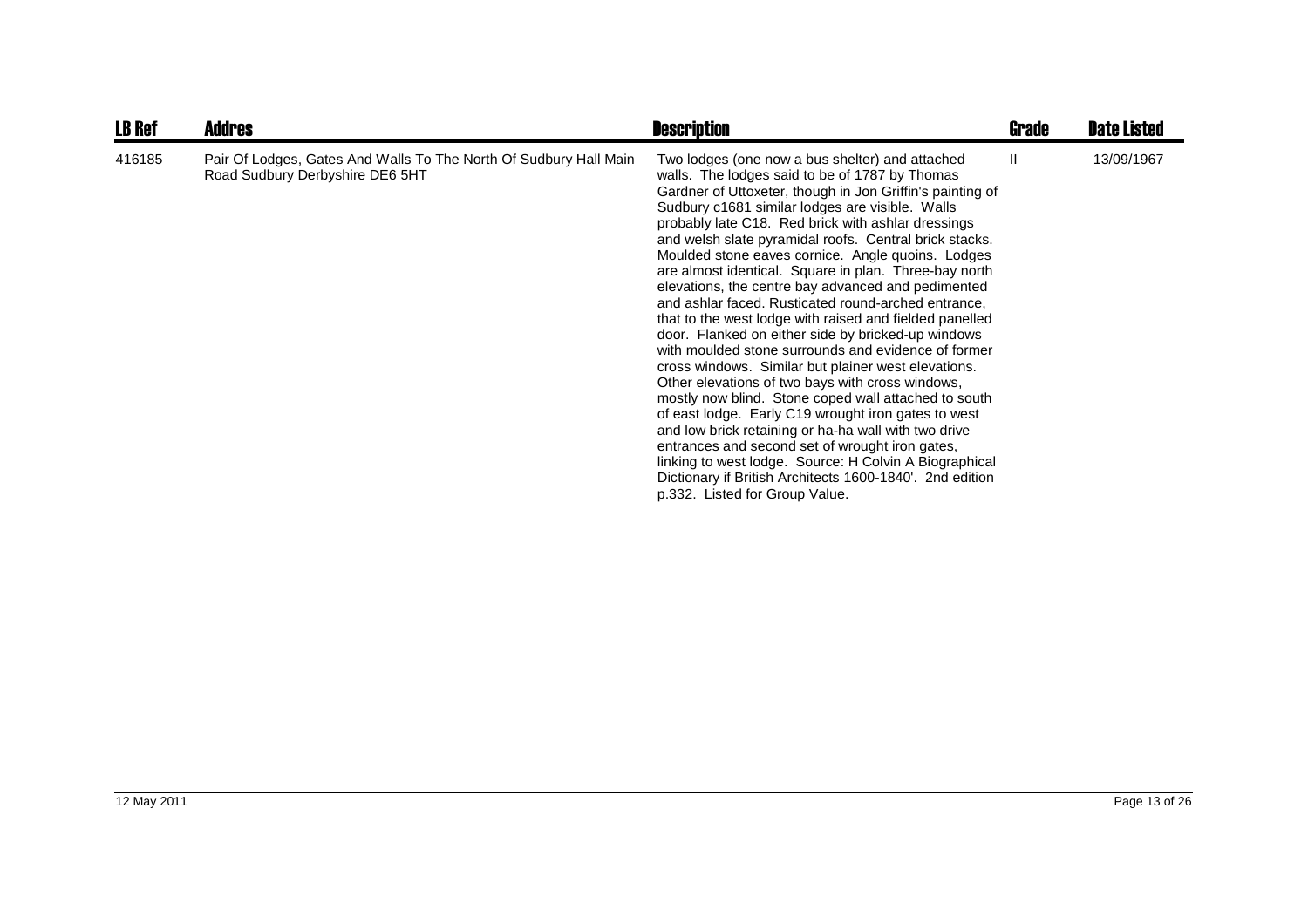| <b>LB Ref</b> | <b>Addres</b>                                     | <b>Description</b>                                                                                                                                                                                                                                                                                                                                                                                                                                                                                                                                                                                                                                                                                                                                                                                                                                                                                                                                                                                                                                                                                                                                                                                                                                                                                                                                                                                                                                                                                                                                                                                                                                                                                                                                                                                                                                                                                                                                                                                                                                                                                                                                                                                                                          | <b>Grade</b> | <b>Date Listed</b> |
|---------------|---------------------------------------------------|---------------------------------------------------------------------------------------------------------------------------------------------------------------------------------------------------------------------------------------------------------------------------------------------------------------------------------------------------------------------------------------------------------------------------------------------------------------------------------------------------------------------------------------------------------------------------------------------------------------------------------------------------------------------------------------------------------------------------------------------------------------------------------------------------------------------------------------------------------------------------------------------------------------------------------------------------------------------------------------------------------------------------------------------------------------------------------------------------------------------------------------------------------------------------------------------------------------------------------------------------------------------------------------------------------------------------------------------------------------------------------------------------------------------------------------------------------------------------------------------------------------------------------------------------------------------------------------------------------------------------------------------------------------------------------------------------------------------------------------------------------------------------------------------------------------------------------------------------------------------------------------------------------------------------------------------------------------------------------------------------------------------------------------------------------------------------------------------------------------------------------------------------------------------------------------------------------------------------------------------|--------------|--------------------|
| 416186        | Sudbury Hall Main Road Sudbury Derbyshire DE6 5HT | Formerly listed as Sudbury Hall. Country house and<br>stable block now museum. c1660 - 1670 and 1876-83<br>by George Devey. Red brick with vitrified brick diaper<br>work. Sandstone quoins, flush to ground floor, raised<br>and chamfered to first floor. Moulded first floor band<br>and dentilled eaves cornice. Plain tile hipped roofs<br>with two external brick stacks to west and east sides.<br>four ridge stacks to main part and six ridge stacks to<br>west wing. Stable block attached to north west has a<br>brick ridge and a gable stack. Balustraded parapet<br>and central domed ashlar cupola with pilasters and<br>pedimented windows and a ball finial. E-plan. Two<br>storeys and attics. Symmetrical elevations to C17<br>part. North elevation of nine bays, 1-3-1-3-1. Central<br>two storey porch with six steps leading up to the door.<br>Ashlar. Coupled columns and broken pediments on<br>two floors in a Baroque composition. The carving is by<br>Sir William Wilson of Leicester. The three bays on<br>each side have to the ground floor paired 2-light<br>mullioned windows with two transoms flanked on each<br>side by similar 3-light mullioned and transomed<br>windows. The first floor has similar 3-light windows<br>either side of a paired window with semi-circular and<br>oval motifs. Projecting outer bays have paired 2-light<br>windows with two transoms to each floor. The roof<br>has nine pedimented roof dormers the outer ones with<br>segmental pediments. Irregular elevation to C19 east<br>wing to left in similar style. Descending in height, with<br>square projecting end pavilion and curved wall beyond<br>linking to stable block. Four bay west elevation,<br>almost symmetrical, with similar fenestration.<br>Symmetrical nine bay south elevation of 1-3-1-3-1<br>bays. Bays one, five and nine project slightly. Centre<br>bay has large round-arched doorway with stone steps<br>and a mullioned window above with semi-circular and<br>oval motifs. Segmental pediment with carving by Sir<br>William Wilson. Three bays on each side have central<br>paired 2-light windows flanked on each side by 2-light<br>windows, all with two transoms. Outer bays have |              | 05/02/1952         |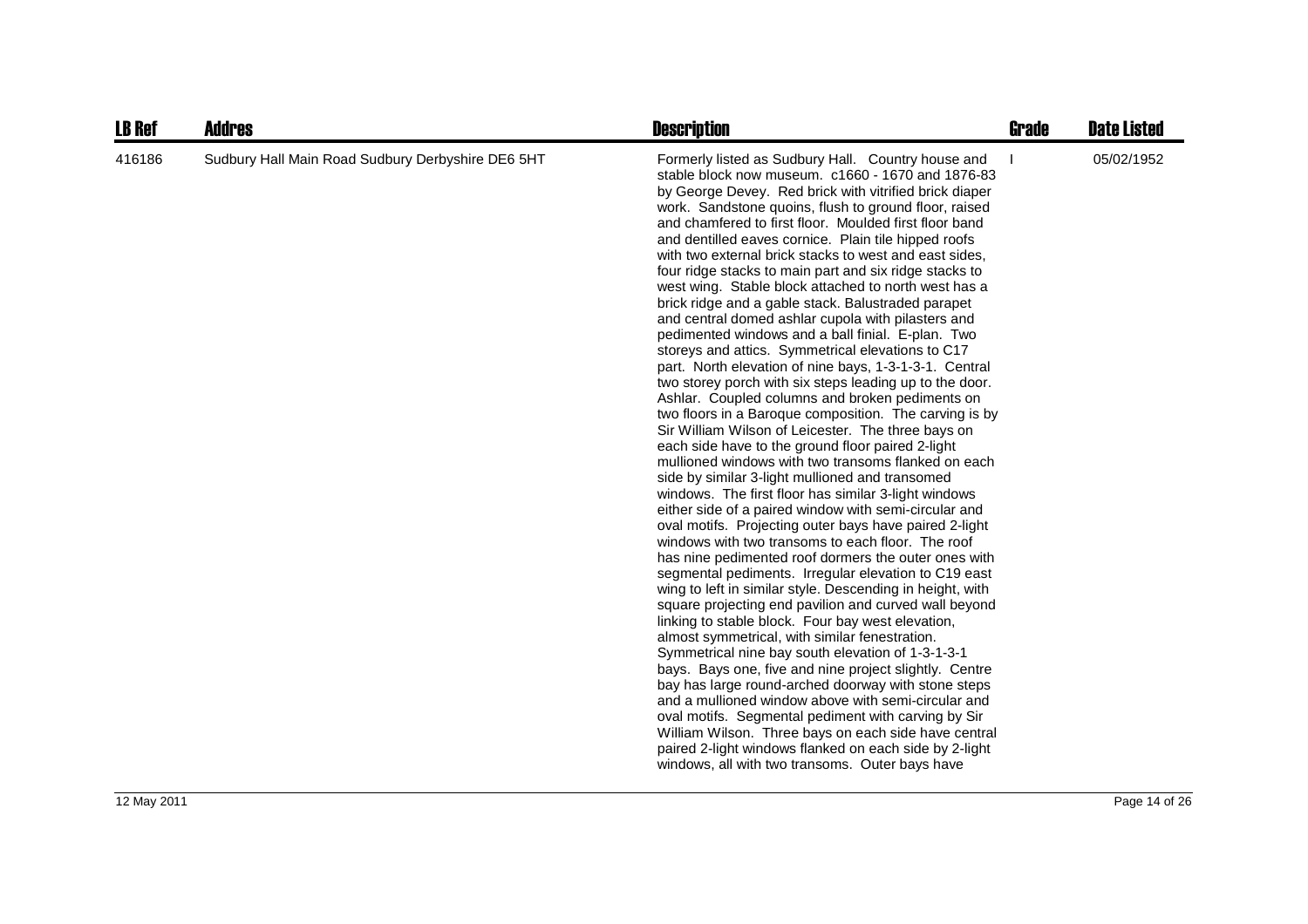| <b>LB Ref</b> | <b>Addres</b> | <b>Description</b>                                                                                                                                                                                                                                                                                                                                                                                                                                                                                                                                                                                                                                                                                                                                                                                                                                                                                                                                                                                                                                                                                                                                                                                                                                                                                                                                                                                                                                                                                                                                                                                                                                                                                                                                                                                                                                                                                                                                                                                                                                                                                                                                                                     | <b>Grade</b> | <b>Date Listed</b> |
|---------------|---------------|----------------------------------------------------------------------------------------------------------------------------------------------------------------------------------------------------------------------------------------------------------------------------------------------------------------------------------------------------------------------------------------------------------------------------------------------------------------------------------------------------------------------------------------------------------------------------------------------------------------------------------------------------------------------------------------------------------------------------------------------------------------------------------------------------------------------------------------------------------------------------------------------------------------------------------------------------------------------------------------------------------------------------------------------------------------------------------------------------------------------------------------------------------------------------------------------------------------------------------------------------------------------------------------------------------------------------------------------------------------------------------------------------------------------------------------------------------------------------------------------------------------------------------------------------------------------------------------------------------------------------------------------------------------------------------------------------------------------------------------------------------------------------------------------------------------------------------------------------------------------------------------------------------------------------------------------------------------------------------------------------------------------------------------------------------------------------------------------------------------------------------------------------------------------------------------|--------------|--------------------|
|               |               | similar paired 2-light windows. Nine roof dormers<br>above as on the north front. C19 east wing, lower and<br>set back to right. Eight bays in similar style, with diaper<br>work and mullioned and transomed windows. Three<br>projecting two storey square bays with paired cross<br>windows to each floor and cross windows in the return<br>wall. Flight of balustraded stone steps in the angle<br>witch the main building. The stable block forms an L-<br>range with the Service wing. Dated 1664. Two<br>storeys. East elevation has a broad round-headed<br>quoined carriage arch, with clock face above in ashlar<br>surround. Cupola bell turret above. Similar entrance<br>to left and between them a doorway with stone<br>surround flanked by 3-light mullioned windows. To the<br>right of the central arch a 2-light window, a single light<br>window, a doorway with stone surround and<br>segmental pediment, a single light window, a doorway<br>with stone surround and a single light window. Two<br>and three-light windows above and a segmental<br>arched opening. The interior of the house was begun<br>in 1670 and completed in 1691. Small alterations in<br>C18 and C19 and restoration 1969-71 by John<br>Fowler. The main entrance leads into a passage<br>opening into the great hall, the passage was divided<br>from the hall by Salvin in c1850. Salvin copied the<br>elaborate rusticated doorway from the west end of the<br>hall. Broad bolection moulded chimneypiece with<br>coved acanthus cornice, matching the cornice to the<br>room. Staircase hall, the Great Staircase (c1676) with<br>white-painted balustrade with luxuriantly carved foliage<br>by Edward Pierce, one of the fineststaircases of its<br>date in the country. Rich plaster ceiling by James<br>Pettifer (1675) with paintings by Laguerre (1691).<br>Carved doorway to the Saloon attributed to Thomas<br>Young. The Saloon has a plaster ceiling by Bradbury<br>and Pettifer (1675) with a shallow dome painted by<br>Laguerre. Carved panelling of 1678 by Edward<br>Pierce, altered c1736-41 to take the portraits and<br>painted in the C19. Mid-Victorian marble |              |                    |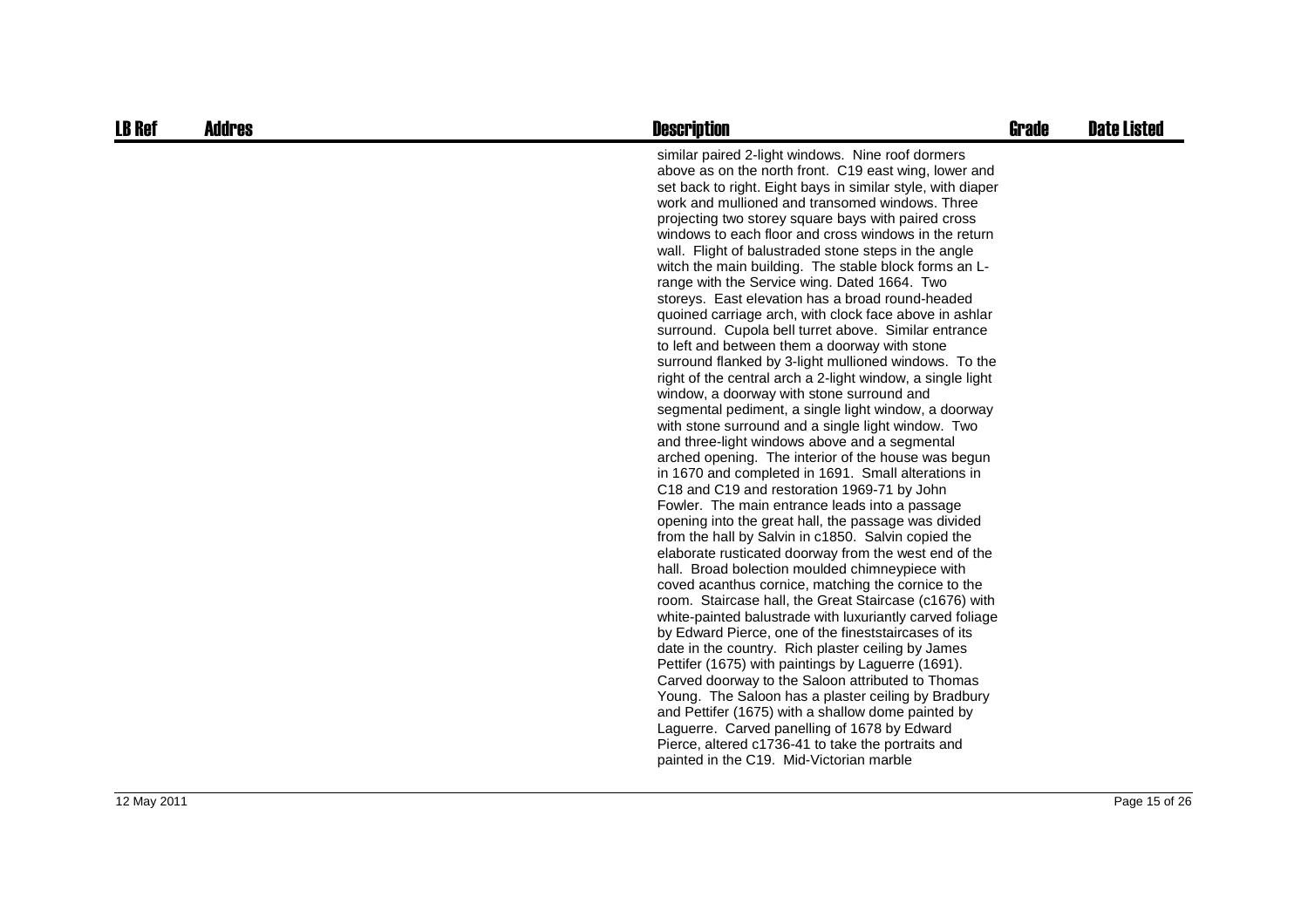| <b>LB Ref</b> | <b>Addres</b> | <b>Description</b>                                                                                                                                                                                                                                                                                                                                                                                                                                                                                                                                                                                                                                                                                                                                                                                                                                                                                                                                                                                                                                                                                                                                                                                                                                                                                                                                                                                                                                                                                                                                                                                                                                                                                                                                                                                                                                                                                                                                                                       | Grade | <b>Date Listed</b> |
|---------------|---------------|------------------------------------------------------------------------------------------------------------------------------------------------------------------------------------------------------------------------------------------------------------------------------------------------------------------------------------------------------------------------------------------------------------------------------------------------------------------------------------------------------------------------------------------------------------------------------------------------------------------------------------------------------------------------------------------------------------------------------------------------------------------------------------------------------------------------------------------------------------------------------------------------------------------------------------------------------------------------------------------------------------------------------------------------------------------------------------------------------------------------------------------------------------------------------------------------------------------------------------------------------------------------------------------------------------------------------------------------------------------------------------------------------------------------------------------------------------------------------------------------------------------------------------------------------------------------------------------------------------------------------------------------------------------------------------------------------------------------------------------------------------------------------------------------------------------------------------------------------------------------------------------------------------------------------------------------------------------------------------------|-------|--------------------|
|               |               | chimneypiece. The drawing room and library were<br>made into one by Salvin c1853 and re-converted to<br>two in 1969. The drawing room has a ceiling by<br>Bradbury and Pettifer with an early C18 painting on<br>canvas. Sumptuous naturalistic carved overmantel by<br>Grinling Gibbons. Library ceiling by Mansfield (1672)<br>with coved cornice similar to that in the hall. Mansfield<br>might have only executed the cornice, as the ceiling is<br>in the style of Bradbury and Pettifer and may have<br>been added slightly later. Bookcases of c1700 with<br>fluted pilasters and modillion cornice. Upstairs the<br>Queens Room with plasterwork by Mansfield and<br>alabaster chimneypiece and overmantel by Sir William<br>Wilson (1670). Filling the full length of the South front<br>is the Long Gellery, a very conservative feature for its<br>date (completed in 1676). Magnificent ceiling by<br>Robert Bradbury and plain panelling painted in the<br>C19. Upper Library fitted out c1840's. Attic rooms<br>have some plain panelling and the cupola has a<br>circular staircase with barleysugar balusters and a<br>moulded plaster ceiling. Smaller rooms on the east<br>side of the house with plain raised and fielded<br>panelling and various alterations by E. M. Barry who<br>worked on the house between 1869-72 and designed<br>the Secondary Staircase of robust proportions, with a<br>ramped hand-rail. George Devey worked on the<br>house between c1872-80. His east wing has few<br>interior features of special interest and has been<br>converted into a Museum of Childhood. Billiard room<br>with early C20 plasterwork, incomplete, probably by W<br>Romaine-Walker. The stable block with massive<br>double purlin roof is also part of the museum.<br>Sources. Country Life June 15, 22 and 29, 1935,<br>articles by Christopher Hussey. Sudbur Hall Revisited<br>by John Cornforth, in Country Life June 10, 1971.<br>Listed for Group Value. |       |                    |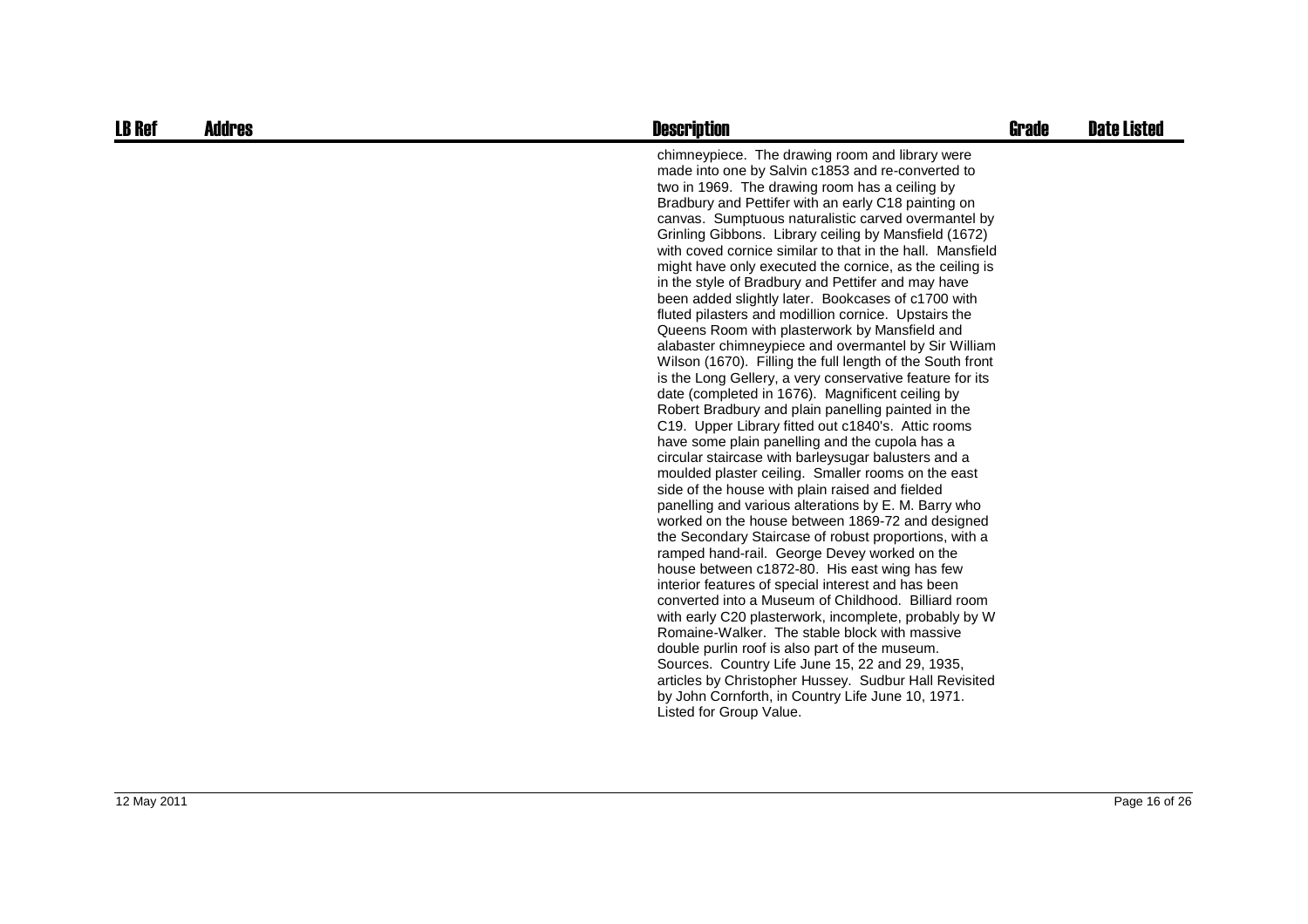| <b>LB Ref</b> | <b>Addres</b>                                                    | <b>Description</b>                                                                                                                                                                                                                                                                                                                                                                                                                                                                                                                                                                                                                                                                                                                                                                                                                                                                                                                                | Grade | <b>Date Listed</b> |
|---------------|------------------------------------------------------------------|---------------------------------------------------------------------------------------------------------------------------------------------------------------------------------------------------------------------------------------------------------------------------------------------------------------------------------------------------------------------------------------------------------------------------------------------------------------------------------------------------------------------------------------------------------------------------------------------------------------------------------------------------------------------------------------------------------------------------------------------------------------------------------------------------------------------------------------------------------------------------------------------------------------------------------------------------|-------|--------------------|
| 416187        | Stables Sudbury Hall Main Road Sudbury Derbyshire DE6 5HT        | Stable block, now tea rooms. Dated 1892. Red brick<br>with stone dressings. Plain tile roof and stone coped<br>gables with moulded kneelers and ball finials. Stone<br>gable stack. Flush angle quoins. Two storeys. Five<br>bay south elevation. At west end, doorway with<br>chamfered stone surround and lintel inscribed<br>C.W.H.V. 1892; flanked by single light windows with<br>chamfered stone surrounds. Similar 2-light window to<br>right and similar doorway to right again. Five carriage<br>entrances to right with segment heads and plank<br>double doors. Upper floor has a central 3-light<br>chamfered mullion window, flanked on each side by<br>similar 2-light windows. Outer bays have doorways<br>that to right with segment head. North elevation has<br>six single light and a 2-light recessed and chamfered<br>mullion window to ground floor and one, three and four<br>light windows above. Listed for Group Value. | H     | 13/09/1967         |
| 416188        | Footbridge At The Lake Sudbury Hall Main Road Sudbury Derbyshire | Footbridge, designed as an eye-catcher at the end of<br>the lake. C18. Red brick and Sandstone ashlar. Five<br>arches, depressed segmental to west and semi-<br>circular to east. West side, ashlar faced with<br>voussoirs to the arches and plain stone band above.<br>Triangular buttress-like cut-waters. Coped parapet<br>wall, inclined at each end and terminated by stone<br>piers surmounted by eagles. East side is plain and of<br>brick with stone copings. Iron cross ties. Listed for<br>Group Value.                                                                                                                                                                                                                                                                                                                                                                                                                               | -II.  | 19/11/1985         |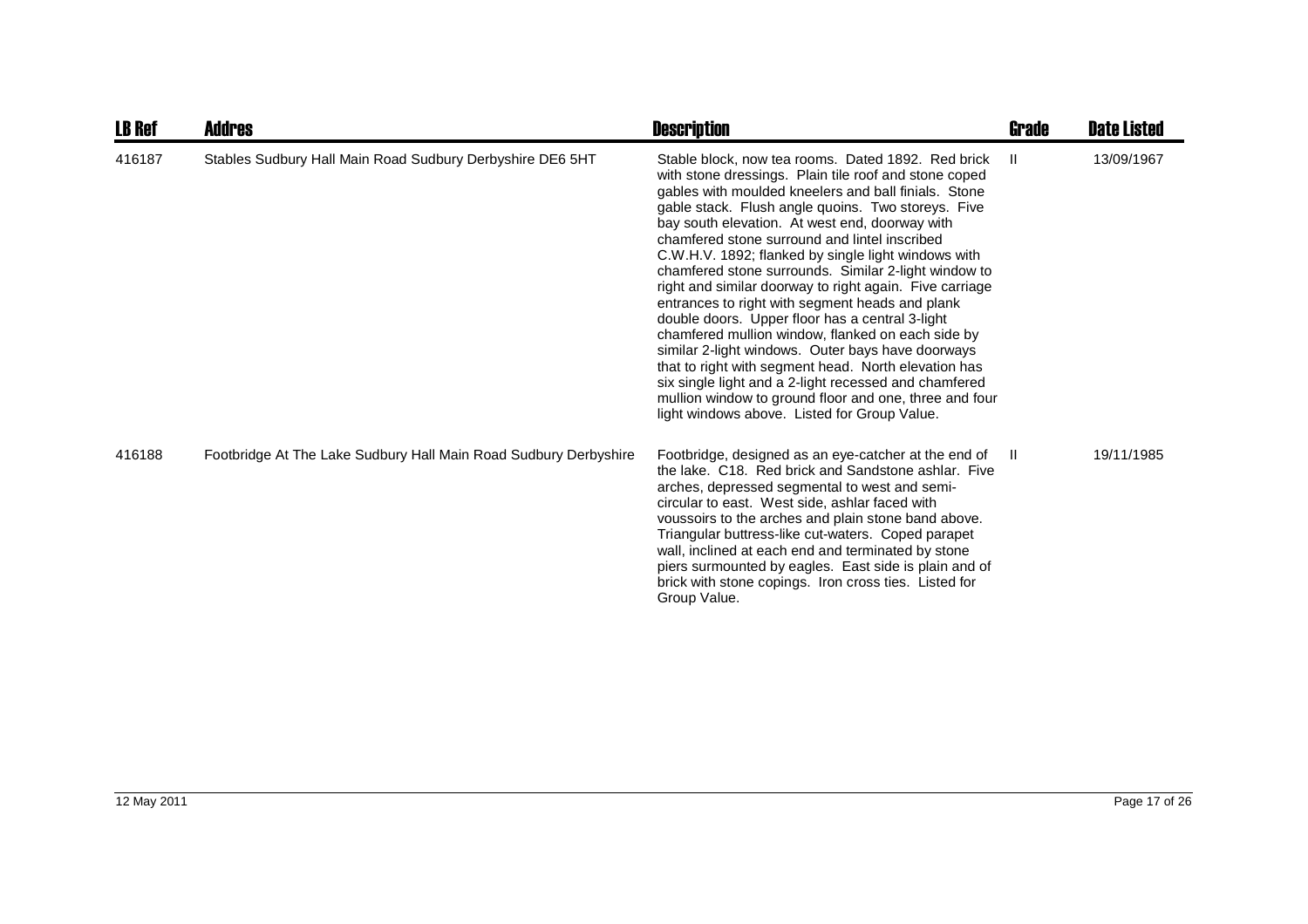| <b>LB Ref</b> | <b>Addres</b>                                                                                          | <b>Description</b>                                                                                                                                                                                                                                                                                                                                                                                                                                                               | Grade        | <b>Date Listed</b> |
|---------------|--------------------------------------------------------------------------------------------------------|----------------------------------------------------------------------------------------------------------------------------------------------------------------------------------------------------------------------------------------------------------------------------------------------------------------------------------------------------------------------------------------------------------------------------------------------------------------------------------|--------------|--------------------|
| 416701        | Gateway And Attached Walls Between Sudbury Hall And The Church<br>Main Road Sudbury Derbyshire DE6 5HT | Gateway and attached walls. 1626. Red brick and<br>ashlar. Stone coped red brick walls extending for a<br>short distance either side of a gateway, possibly ex-<br>situ Moulded architrave with pulvinated frieze and<br>renewed C20 cross finial. To south, on each side,<br>ashlar panels, that to the left inscribed OMNE<br>BONUM/DEI DONUM (all good comes from God). To<br>the right inscribed with initials V, E and M and the date<br>ANNO/1626. Listed for Group Value. | $\mathbf{I}$ | 19/11/1985         |
| 416703        | Sudbury Hall Main Road Sudbury Derbyshire DE6 5HT                                                      | Garden Walls. Red Brick with stone dressings. Late<br>C <sub>18</sub> . Tall brick walls with stone copings around an<br>irregular four sided enclosure, with two dividing cross<br>walls. Ramped. Pilaster buttresses. Listed for group<br>value only. Listed for Group Value.                                                                                                                                                                                                  | -H           | 19/11/1985         |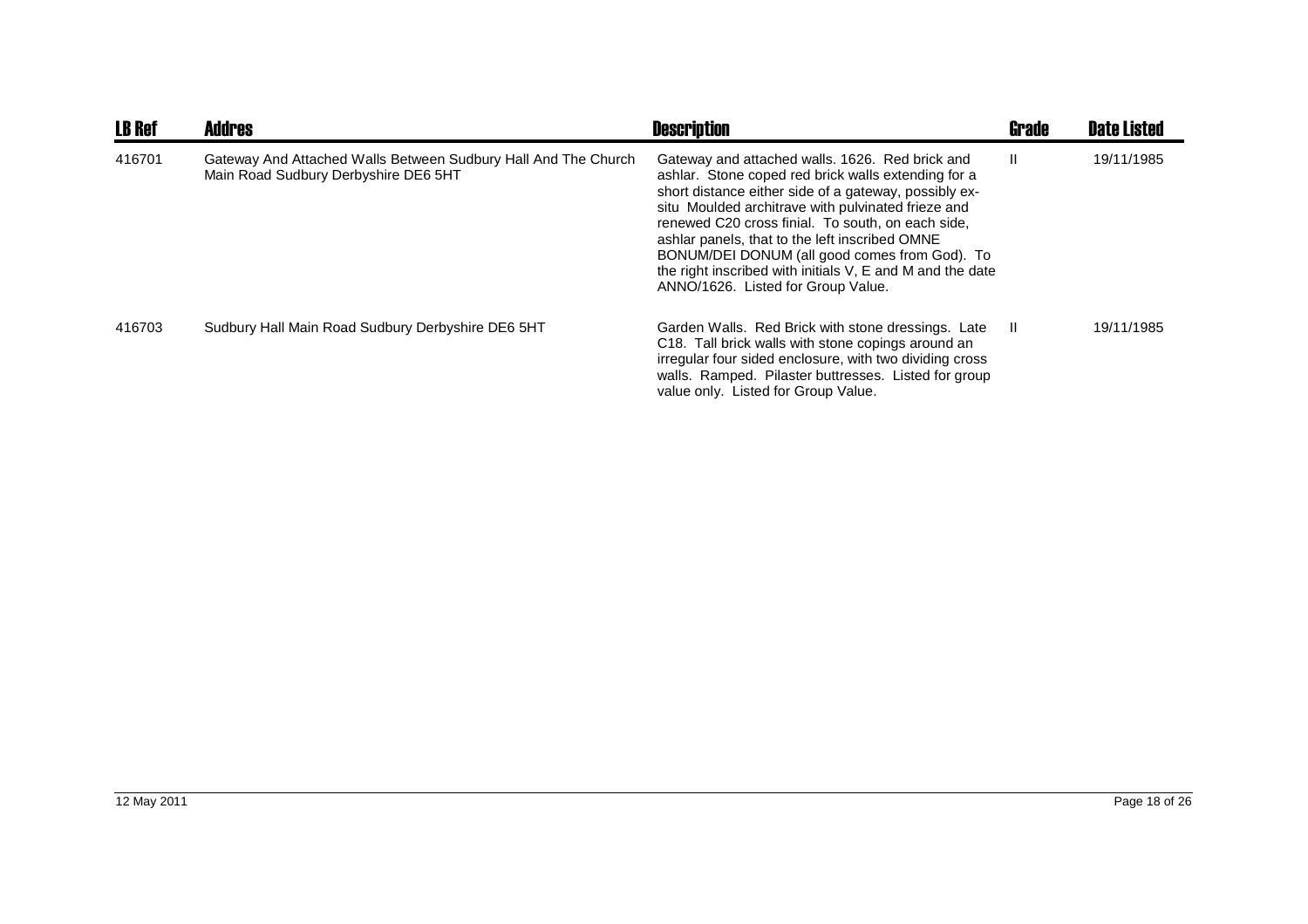| <b>LB Ref</b> | <b>Addres</b>                                  | <b>Description</b>                                                                                                                                                                                                                                                                                                                                                                                                                                                                                                                                                                                                                                                                                                                                                                                                                                                                                                                                                                                                                                                                                                                                                                                                                                                                                                                                                                                                                                                                                                                                                                                                                                                                                                                                                                                                                                                                                                                                                                                                                                                                                                                                           | Grade         | <b>Date Listed</b> |
|---------------|------------------------------------------------|--------------------------------------------------------------------------------------------------------------------------------------------------------------------------------------------------------------------------------------------------------------------------------------------------------------------------------------------------------------------------------------------------------------------------------------------------------------------------------------------------------------------------------------------------------------------------------------------------------------------------------------------------------------------------------------------------------------------------------------------------------------------------------------------------------------------------------------------------------------------------------------------------------------------------------------------------------------------------------------------------------------------------------------------------------------------------------------------------------------------------------------------------------------------------------------------------------------------------------------------------------------------------------------------------------------------------------------------------------------------------------------------------------------------------------------------------------------------------------------------------------------------------------------------------------------------------------------------------------------------------------------------------------------------------------------------------------------------------------------------------------------------------------------------------------------------------------------------------------------------------------------------------------------------------------------------------------------------------------------------------------------------------------------------------------------------------------------------------------------------------------------------------------------|---------------|--------------------|
| 416704        | All Saints Church Main Road Sudbury Derbyshire | Parish church. C12, early C14, early C15, 1827 and<br>extensive restoration 1872-5 by George Devey.<br>Sandstone ashlar, lead roofs with stone coped<br>gables. Moulded plinth band. West tower,<br>clerestoried nave with aisles and south porch, chancel<br>and north chapel. Low west tower with diagonal<br>buttresses. Moulded stringcourse at arch springing<br>level of west window. Two-light west window with<br>renewed Dec tracery, and hoodmould continuous with<br>the stringcourse. 2-light bell-openings on each face<br>with simple Dec tracery. Eight short pinnacles and<br>C18 balustrade. Gabled south porch and aisle with<br>plain parapets. 2-light Dec style west window. 3-light<br>Perp style east window and two plain square headed 3-<br>light windows to south with Dec style tracery. Angle<br>buttresses and one intermiediate buttress. The north<br>aisle is also gabled, with a plain parapet and similar<br>West window. The north side has a blocked C14<br>ogee-headeddoorway with moulded hoodmould and<br>above it a carved relief of an angel. C15 window of 4-<br>lights under a triangular head and with a transom.<br>Projecting vestry and organ chamber of 1827 with Dec<br>style windows. The north chapel has a bricked up<br>north window with square head and a 2-light Dec style<br>east window with transom and a small quatrefoil<br>window over. The chancel has a steeply pitched roof,<br>two square headed 2-light windows to south, with<br>transom and ogee lights. Between them a low<br>buttress and priests doorway. Impressive 6-light early<br>C14 Style east window. Nave clerestory has<br>battlements and three 2-light windows with ogee<br>headed lights under flat heads. Restored C12 south<br>door- way with a continuous roll moulding and one<br>order of colonnettes. Studded plank door with iron C-<br>hinges. Interior.3-bay north and south arcades with<br>double chamfered arches and hoodmoulds. The north<br>arcade on circular piers the south on octagonal.<br>Capitals with nailhead decoration. The arcades are<br>probably early C14 but in their present appearance | <b>IISTAR</b> | 13/09/1967         |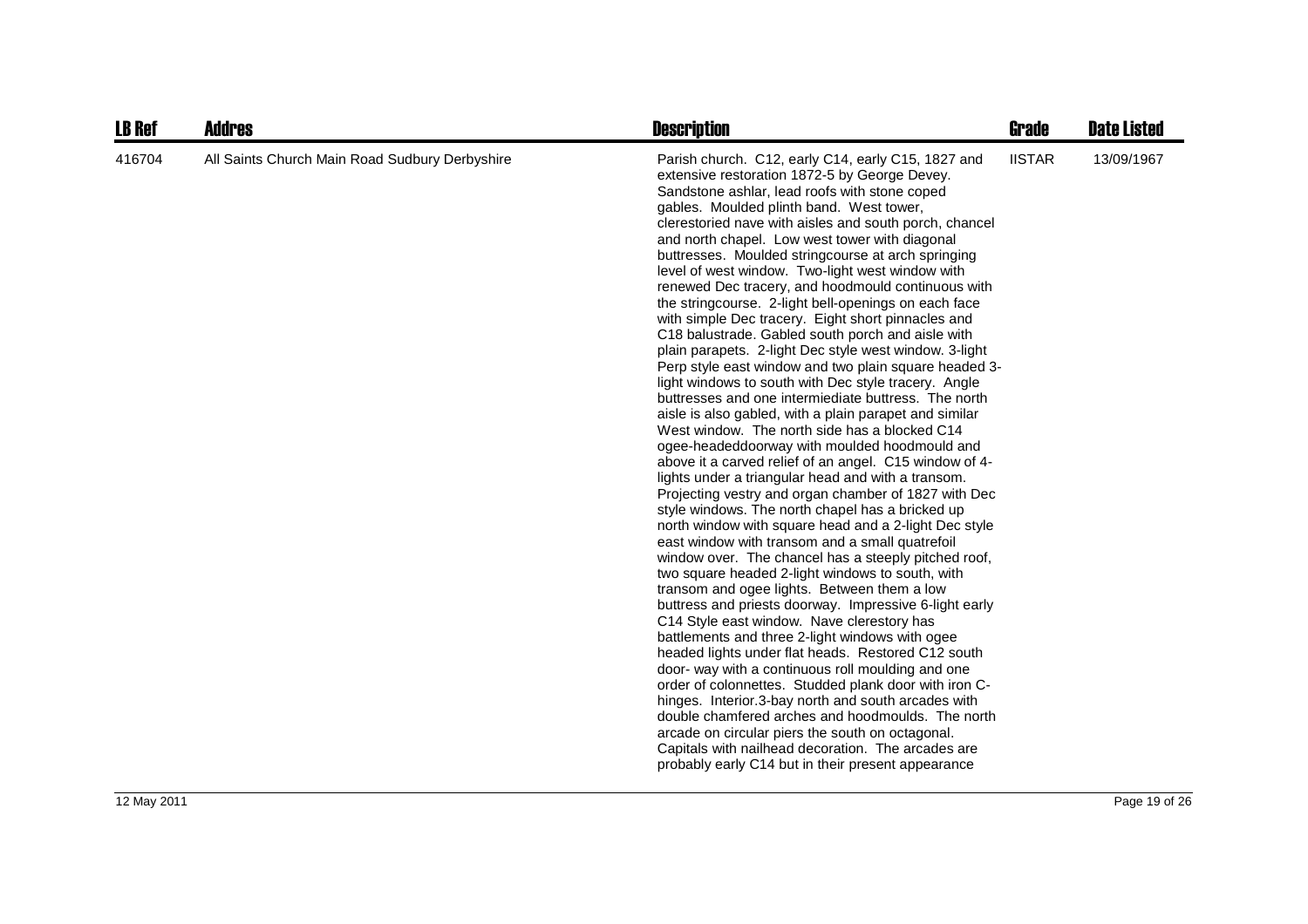| <b>LB Ref</b> | <b>Addres</b> | <b>Description</b>                                                                                                                                                                                                                                                                                                                                                                                                                                                                                                                                                                                                                                                                                                                                                                                                                                                                                                                                                                                                                                                                                                                                                                                                                                                                                                                                                                                                                                                                                                                                                                                                                                                                                                                                                                                                                                                                                                                                          | <b>Grade</b> | <b>Date Listed</b> |
|---------------|---------------|-------------------------------------------------------------------------------------------------------------------------------------------------------------------------------------------------------------------------------------------------------------------------------------------------------------------------------------------------------------------------------------------------------------------------------------------------------------------------------------------------------------------------------------------------------------------------------------------------------------------------------------------------------------------------------------------------------------------------------------------------------------------------------------------------------------------------------------------------------------------------------------------------------------------------------------------------------------------------------------------------------------------------------------------------------------------------------------------------------------------------------------------------------------------------------------------------------------------------------------------------------------------------------------------------------------------------------------------------------------------------------------------------------------------------------------------------------------------------------------------------------------------------------------------------------------------------------------------------------------------------------------------------------------------------------------------------------------------------------------------------------------------------------------------------------------------------------------------------------------------------------------------------------------------------------------------------------------|--------------|--------------------|
|               |               | look C19. Double chamfered tower arch, the capitals<br>with nailhead. Double chamfered chancel arch dying<br>into the imposts. Double chamfered arch to organ<br>chamber with a coved parapet wall forming a balcony.<br>To the right a small much restored C12 window.<br>Double chamfered arch from the north aisle to the<br>north chapel on corbels with nailhead. Moulded four-<br>centred arch to inner chapel. Pointed wooden tunnel<br>vault to chancel. Nave and aisles have panelled roofs<br>with tie beams and curved braces on angel corbels.<br>Roofs all date from 1872. Monuments. Pair of marble<br>tablets with black inlay lettering c1646 (South porch).<br>Marble tablet to Thomas Freer, died 1904, with carved<br>relief (chancel north). Brass to the fifth Baron Vernon,<br>died 1866 by Hart, Son Peard & Co of London (nave<br>north). Elaborate neo-Quattrocento tablet c1898 to<br>the sixth Baron Vernon; tablet with heavy bolection<br>moulded surround, to Robert Smith died 1721 (both in<br>north aisle). In the north chapel: John Vernon died<br>1600 and his wife Mary died 1622, she on a tomb<br>chest, he above under an arch between baluster<br>columns. Two defaced effigies of women c1300.<br>Tablet to George Vernon died 1780. Plain tablet to<br>Anne Vernon, died 1837, by Hall. George Vernon,<br>died 1702, fine aedicule wall tablet with coat of arms<br>above, by Edward Stanton, erected in 1710. St<br>Thomas Vernon died 1709, large wall tablet. Margaret<br>Vernon died 1675 a freestanding monument with urn<br>on a pedestal, possibly by Edward Pierce. Five wall<br>tablets in the south aisle: George and Frances<br>Vernon died 1835 and 1837 Grecian twin stelae in<br>relief by John Francis of London. Martha Vernon died<br>1808, Cathaline Vernon died 1776, two identical<br>,Grecian, style tablets. Henry Vernon died 1829,<br>Gothic. Two Vernon children died 1862, pretty oval |              |                    |
|               |               | showing the two asleep and a few trails of blossom.<br>Brass beneath by Waller. Rich C19 tiled floor in<br>chancel. C14 cusped ogee piscina (chancel south).<br>C19 Alabaster reredos. C19 woodwork. Victorian                                                                                                                                                                                                                                                                                                                                                                                                                                                                                                                                                                                                                                                                                                                                                                                                                                                                                                                                                                                                                                                                                                                                                                                                                                                                                                                                                                                                                                                                                                                                                                                                                                                                                                                                              |              |                    |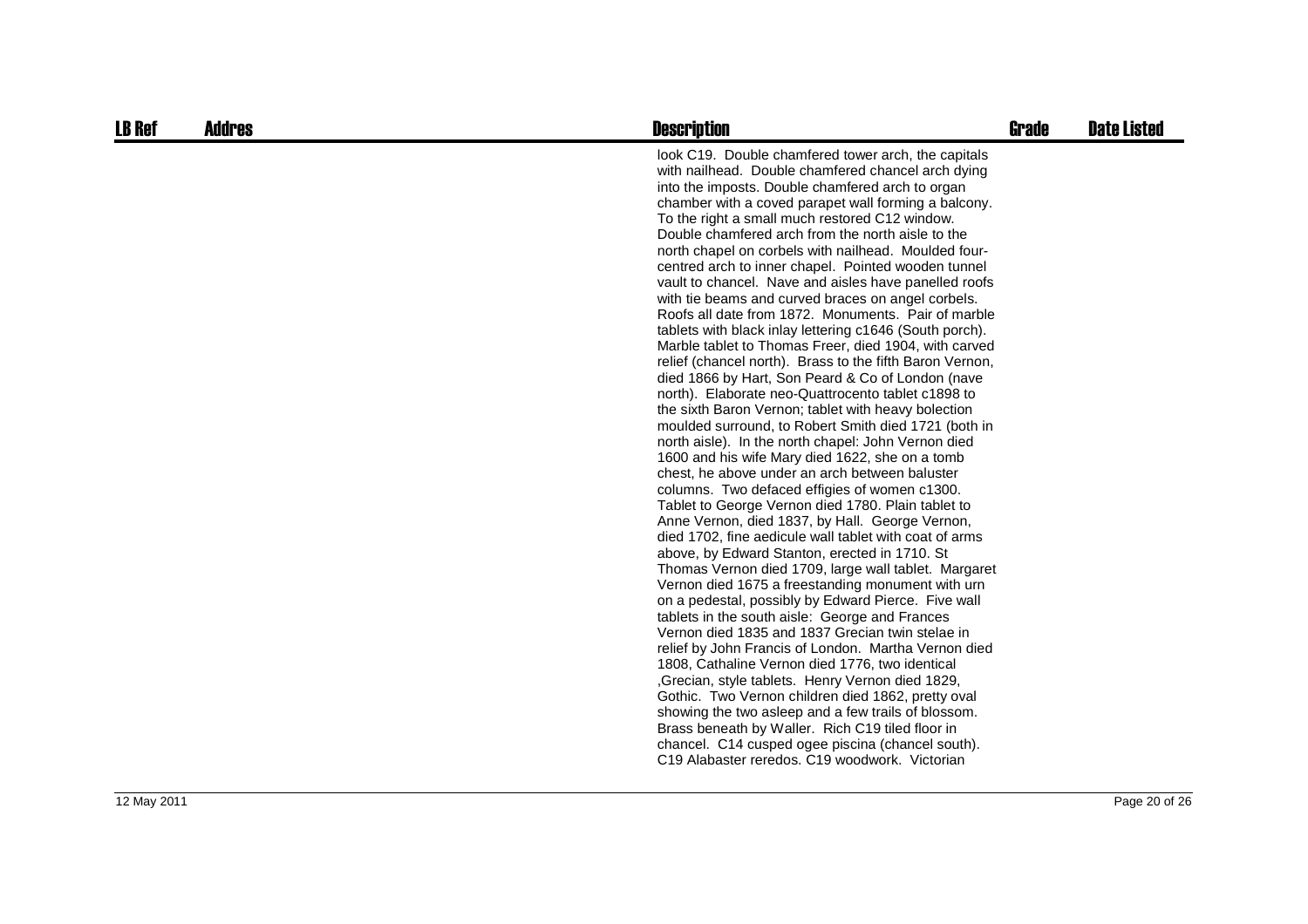| <b>LB Ref</b> | <b>Addres</b>                                           | <b>Description</b>                                                                                                                                                                                                                                                                                                                                                                                                                                                                                                                                                                                                                                                                                                                                                                                                                                                                                                                                                                                                                                                                                                                                                                                                                                             | Grade        | <b>Date Listed</b> |
|---------------|---------------------------------------------------------|----------------------------------------------------------------------------------------------------------------------------------------------------------------------------------------------------------------------------------------------------------------------------------------------------------------------------------------------------------------------------------------------------------------------------------------------------------------------------------------------------------------------------------------------------------------------------------------------------------------------------------------------------------------------------------------------------------------------------------------------------------------------------------------------------------------------------------------------------------------------------------------------------------------------------------------------------------------------------------------------------------------------------------------------------------------------------------------------------------------------------------------------------------------------------------------------------------------------------------------------------------------|--------------|--------------------|
|               |                                                         | gothic font. Stained glass in the east window given in<br>1849 by Queen Victoria and Prince Albert, bright<br>colours, flat and pictorial, figure scenes in architectural<br>setting. It was later toned down by a semi-opaque<br>coating on the outside. Said to be by a German artist.<br>Seven other late C19 stained glass windows. Some of<br>the south aisle windows may be by Burlison and<br>Grylls. Listed for Group Value.                                                                                                                                                                                                                                                                                                                                                                                                                                                                                                                                                                                                                                                                                                                                                                                                                           |              |                    |
| 416705        | Gardeners Cottages Main Road Sudbury Derbyshire DE6 5HT | Row of three cottages. 1678 and c1845. Red brick<br>and plain tile roofs. Brick coped gables with plain<br>kneelers. Brick ridge and gable stacks to earlier part.<br>Later part has one brick ridge and two gable stacks, all<br>with paired diamond plan shafts. Plain first floor band<br>to earlier part. Single storey plus attics and two<br>storeys. T-plan. Long lower range to east built in<br>1678 as almshouses. North elevation has three<br>doorways with plank doors, two with bracketted<br>wooden hoods, two small single light windows and a 2-<br>light casement. A single light-and a 2-light casement<br>above. South elevation has four 2-light casements to<br>ground floor and four 2-light gabled dormers above.<br>Taller c1845 cottage to west. West elevation of three<br>symmetrical gabled bays, the centre one narrower and<br>advanced. Central-doorway with chamfered<br>surround, wedge brick lintel and Gothic panelled door<br>with overlight. Flanked on each side by 3-light<br>casement windows with diamond lights. Three similar<br>2-light windows above. All openings have returned<br>brick hoodmoulds. Return south elevation is<br>asymmetrical with similarly detailed fenestration.<br>Listed for Group Value. | $\mathbf{H}$ | 19/11/1985         |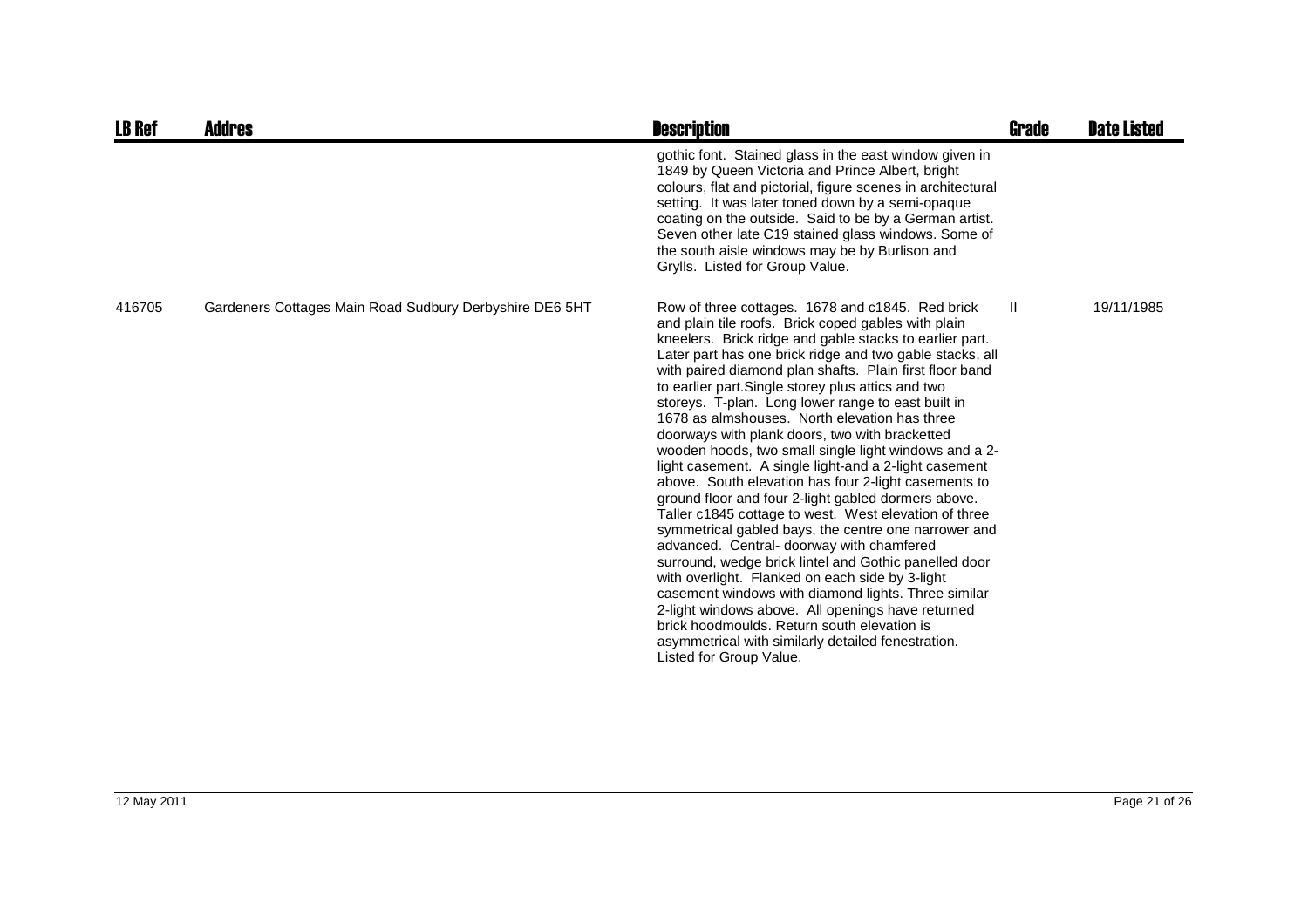| <b>LB Ref</b> | <b>Addres</b>                                  | <b>Description</b>                                                                                                                                                                                                                                                                                                                                                                                                                                                                                                                                                                                                                               | <b>Grade</b> | <b>Date Listed</b> |
|---------------|------------------------------------------------|--------------------------------------------------------------------------------------------------------------------------------------------------------------------------------------------------------------------------------------------------------------------------------------------------------------------------------------------------------------------------------------------------------------------------------------------------------------------------------------------------------------------------------------------------------------------------------------------------------------------------------------------------|--------------|--------------------|
| 416707        | The Bothy Main Road Sudbury Derbyshire DE6 5HT | Bothy now outbuildings. c1875 probably by George<br>Devey. Timber framed with plaster infil. Plain and<br>fishscale tile roofs. One half-hipped gable with tile<br>hanging and gabletted roof to west. Brick plinth.<br>Projecting apse to east with decorative rustic timber<br>walls. L-plan, single storey. South elevation has a<br>single light window flanked by two 3-light windows,<br>with wooden mullions and diamond paned lights.<br>North elevation has double east entrance doors to<br>right with eyebrow treatment to roof above. Doorway<br>in return wall to left and window similar to south side.<br>Listed for Group Value. | H            | 19/11/1985         |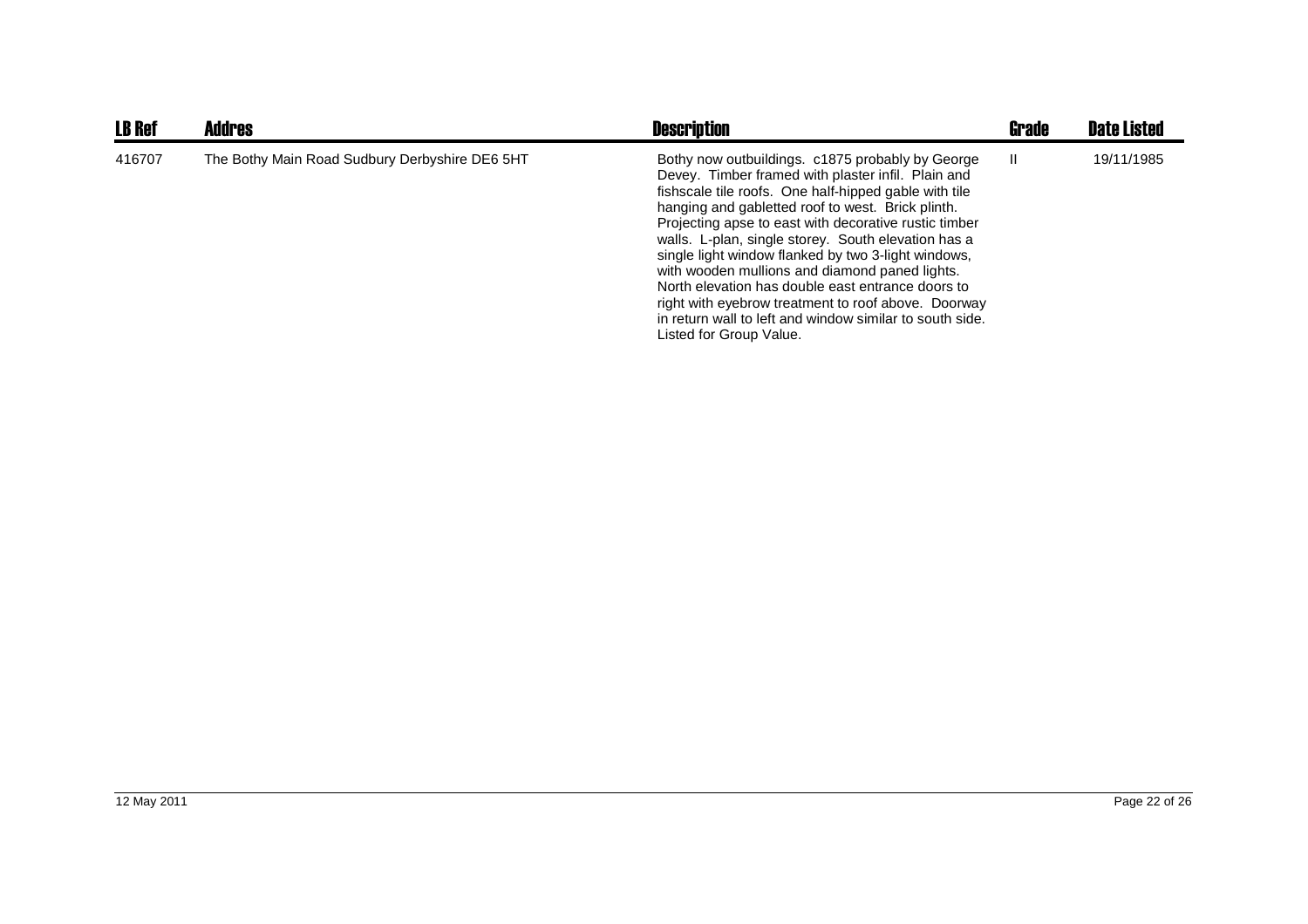| <b>LB Ref</b> | <b>Addres</b>                                                           | <b>Description</b>                                                                                                                                                                                                                                                                                                                                                                                                                                                                                                                                                                                                                                                                                                                                                                                                                                                                                                                                                                                                                                                                                                                                                                                                                                                                                                                                                                                                                                                                                                                                                 | Grade | <b>Date Listed</b> |
|---------------|-------------------------------------------------------------------------|--------------------------------------------------------------------------------------------------------------------------------------------------------------------------------------------------------------------------------------------------------------------------------------------------------------------------------------------------------------------------------------------------------------------------------------------------------------------------------------------------------------------------------------------------------------------------------------------------------------------------------------------------------------------------------------------------------------------------------------------------------------------------------------------------------------------------------------------------------------------------------------------------------------------------------------------------------------------------------------------------------------------------------------------------------------------------------------------------------------------------------------------------------------------------------------------------------------------------------------------------------------------------------------------------------------------------------------------------------------------------------------------------------------------------------------------------------------------------------------------------------------------------------------------------------------------|-------|--------------------|
| 416708        | Corner House, Butchers And 10 School Lane Sudbury Derbyshire<br>DE6 5HZ | Formerly listed as four houses including No 10 School II<br>Lane. Terrace of two cottages and shop. Early C19<br>and c1875 probably by George Devey. Red brick with<br>blue brick diaper work. Plain tile roofs with four brick<br>ridge stacks and one gable stack. Brick coped gables<br>with plain kneelers. Two storeys. T-plan with a long<br>range to School Lane and short range to Main Road.<br>East elevation of eight bays. Off-centre shop front,<br>c1875, timber framed, with central doorway with<br>moulded arch and stable type doors, flanked by<br>glazing bar sashes. Hinged shutters with small heart<br>shaped holes. Above the shop front a deeply coved<br>cornice with hipped tiled roof. To the right a doorway<br>with casements on either side and panelled door,<br>flanked on each side by glazing bar sashes. To the<br>left of the shop front, two 3-light casement windows<br>under segment heads, a doorway with segment head<br>and plank door, and a cart entrance with timber lintel.<br>The first floor has four 3-light casements and three 2-<br>light casements, the latter over the shop front, all with<br>flat arches. The ground floor of the left hand part is<br>early C19 brickwork. Three bay north elevation to<br>Main Road has off-centre doorway with round arch<br>and moulded stone surround. Panelled door. To the<br>left a 2-light wooden casement with flush stone<br>surround, and to the right two similar windows. Three<br>2-light half dormers above with hipped roofs. Listed<br>for Group Value. |       | 13/09/1967         |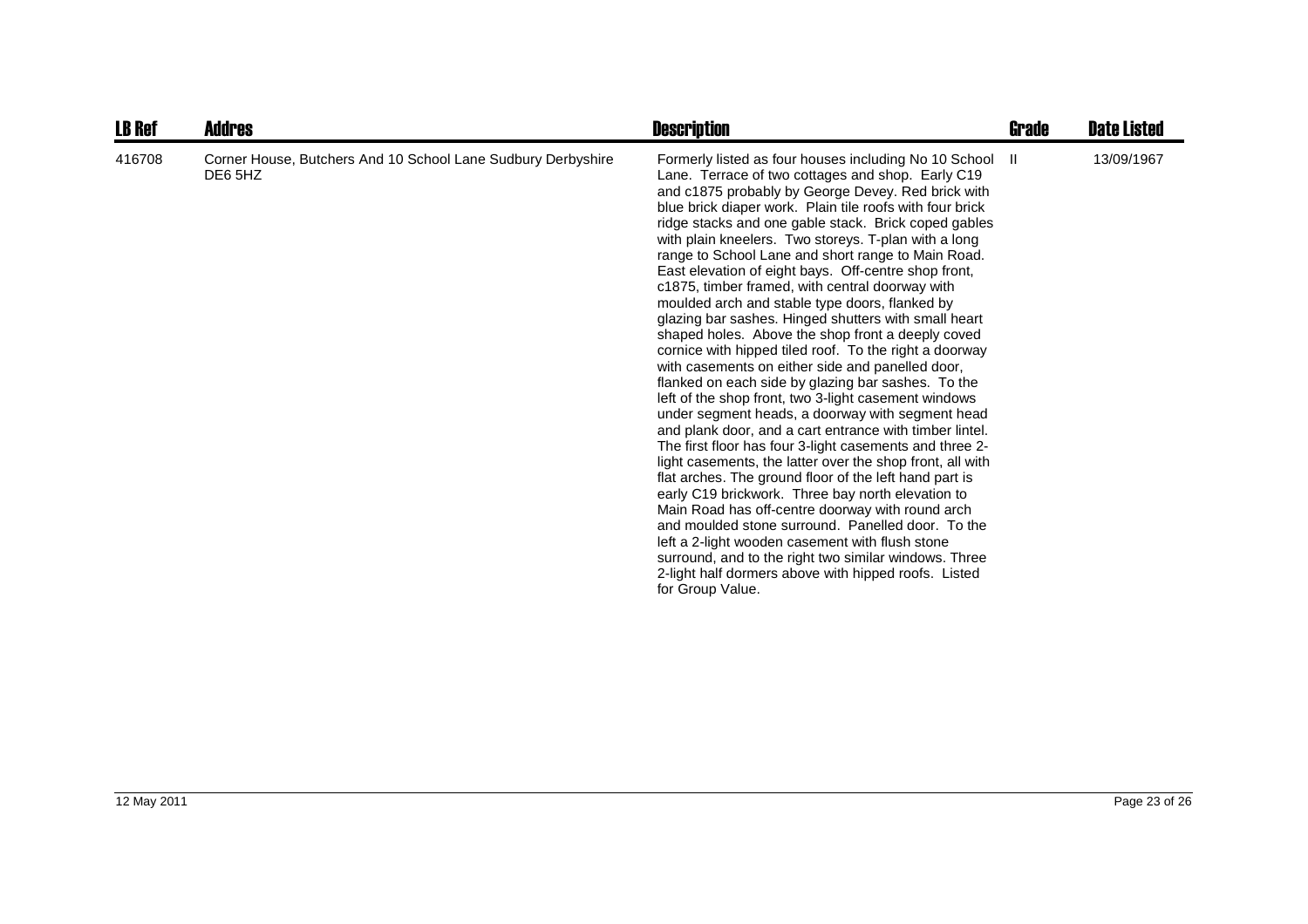| <b>LB Ref</b> | <b>Addres</b>                                          | <b>Description</b>                                                                                                                                                                                                                                                                                                                                                                                                                                                                                                                                                                                                                                                                                                                             | <b>Grade</b> | <b>Date Listed</b> |
|---------------|--------------------------------------------------------|------------------------------------------------------------------------------------------------------------------------------------------------------------------------------------------------------------------------------------------------------------------------------------------------------------------------------------------------------------------------------------------------------------------------------------------------------------------------------------------------------------------------------------------------------------------------------------------------------------------------------------------------------------------------------------------------------------------------------------------------|--------------|--------------------|
| 416709        | 11 School Lane Sudbury Derbyshire DE6 5HZ              | Cottage. Mid-C18 Red brick with burnt brick headers<br>and some diaper work. Plain tile roof with brick gable<br>stacks and brick coped gables with plain kneelers.<br>First and second floor brick bands, the upper one only<br>along half the elevation. East elevation of two bays.<br>Central doorway with segment head and half glazed<br>door, flanked on each side by 3-light casement<br>windows under segment heads. Two similar windows<br>above. Listed for Group Value.                                                                                                                                                                                                                                                            | Ш            | 19/11/1985         |
| 416711        | The Old Gas Works School Lane Sudbury Derbyshire       | Gas works, now blacksmiths. 1874. Attributed to<br>George Devey. Red brick with orange brick diaper<br>work. Sandstone dressings plain tile roofs with blue<br>tile diaper work. Flemish gables. Lateral brick stack<br>with paired diamond plan shafts. Brick dentil eaves<br>cornice. Single storey. Tall central sections with lower<br>wings. North elevation has tall Flemish gabled centre<br>bay. Ground floor large C20 opening with RSJ lintel.<br>Blind opening above with stone surround and brick<br>relieving arch. Circular ventilator above again. Plain<br>walls to right and left with diaper work. East elevation<br>has doorways with chamfered stone surrounds and a<br>circular ventilation hole. Listed for Group Value. | $\mathbf{H}$ | 19/11/1985         |
| 416712        | School House 14 School Lane Sudbury Derbyshire DE6 5HZ | House, Mid-C18 altered mid-C19. Red brick with burnt II<br>brick headers. Plain tile roof with large central stack.<br>Single storey plus attics. First floor brick band. Two-<br>bay west elevation with central gabled C19 brick<br>porch. Flanked on each side by 2-light casement<br>windows, that on the right with segment head, on the<br>left with wedge brick lintel. Two gabled dormers<br>above. Listed for Group Value.                                                                                                                                                                                                                                                                                                            |              | 19/11/1985         |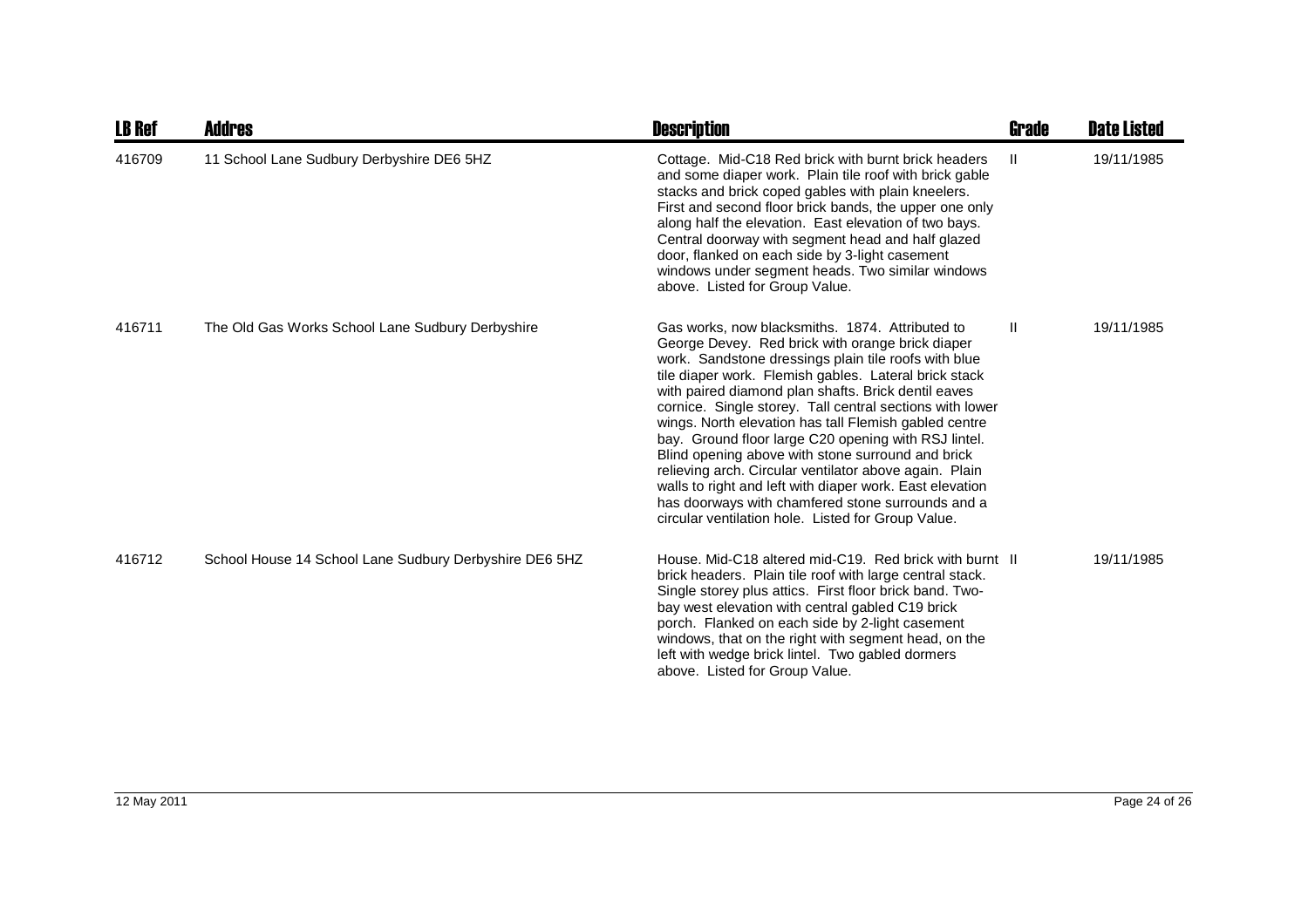| <b>LB Ref</b> | <b>Addres</b>                                                        | <b>Description</b>                                                                                                                                                                                                                                                                                                                                                                                                                                                                                                                                                                                                                                                                                                                                                                                                                                                                                                                                                                                                                                                                                                      | <b>Grade</b>  | <b>Date Listed</b> |
|---------------|----------------------------------------------------------------------|-------------------------------------------------------------------------------------------------------------------------------------------------------------------------------------------------------------------------------------------------------------------------------------------------------------------------------------------------------------------------------------------------------------------------------------------------------------------------------------------------------------------------------------------------------------------------------------------------------------------------------------------------------------------------------------------------------------------------------------------------------------------------------------------------------------------------------------------------------------------------------------------------------------------------------------------------------------------------------------------------------------------------------------------------------------------------------------------------------------------------|---------------|--------------------|
| 416713        | Sudbury Primary School School Lane Sudbury Derbyshire DE6 5HZ        | School and caretakers house 1832. Red brick with<br>sandstone dressing. Welsh slate roofs with stone<br>coped gables. Brick gable stacks, ridge ventilator and<br>square finials. One and two storeys. Double height<br>schoolroom with lean-to covered ways with part infil.<br>End walls carried up above lean-to's to double height.<br>Caretakers house at west end. West elevation of three<br>bays. Central projecting two storey bay with<br>pedimented gable and pilaster strips. Doorway up<br>three stone steps. Half glazed door with stone lintel<br>above with moulded hoodmould. Window above with<br>stone lintel and moulded hoodmould and cast iron<br>Gothick lights. Flat roofed single storey bay to left with<br>a similar window. Similar bay to right. North and south<br>elevations of schoolroom have lean-to covered ways<br>supported on iron columns and with part brick infil.<br>Clerestory above with Gothick iron casements, divided<br>by four brick pews. Additional bay to east of 1877.<br>Interior of Schoolroom supported on two rows of iron<br>columns. Listed for Group Value. | $\mathbf{II}$ | 19/11/1985         |
| 416714        | Leathersley Farmhouse Leathersley Lane Sudbury Derbyshire DE6<br>5HR | Farmhouse. Late C17 and mid C18. Red brick with<br>sandstone dressings, plain tile roof with stone coped<br>gables with moulded kneelers to late C17 part and a<br>brick coped gable with plain kneelers to mid C18 part.<br>Two brick gable stacks and a stack in the pitch of the<br>roof. First and second floor brick bands. Two storeys<br>and attics. Symmetrical four bay south elevation has<br>central doorway with massive chamfered stone jambs<br>and lintel. C19 half-glazed door. Flanked on each<br>side by two 2-light recessed and chamfered mullion<br>windows with the mullions removed. Four similar<br>windows above, the outer ones still with mullions. One<br>roof dormer with hipped roof. Mid-C18 wing set back to<br>left, with a single light and a 3-light wooden casement<br>window under flat arch, to ground floor.                                                                                                                                                                                                                                                                     | Ш             | 13/09/1967         |